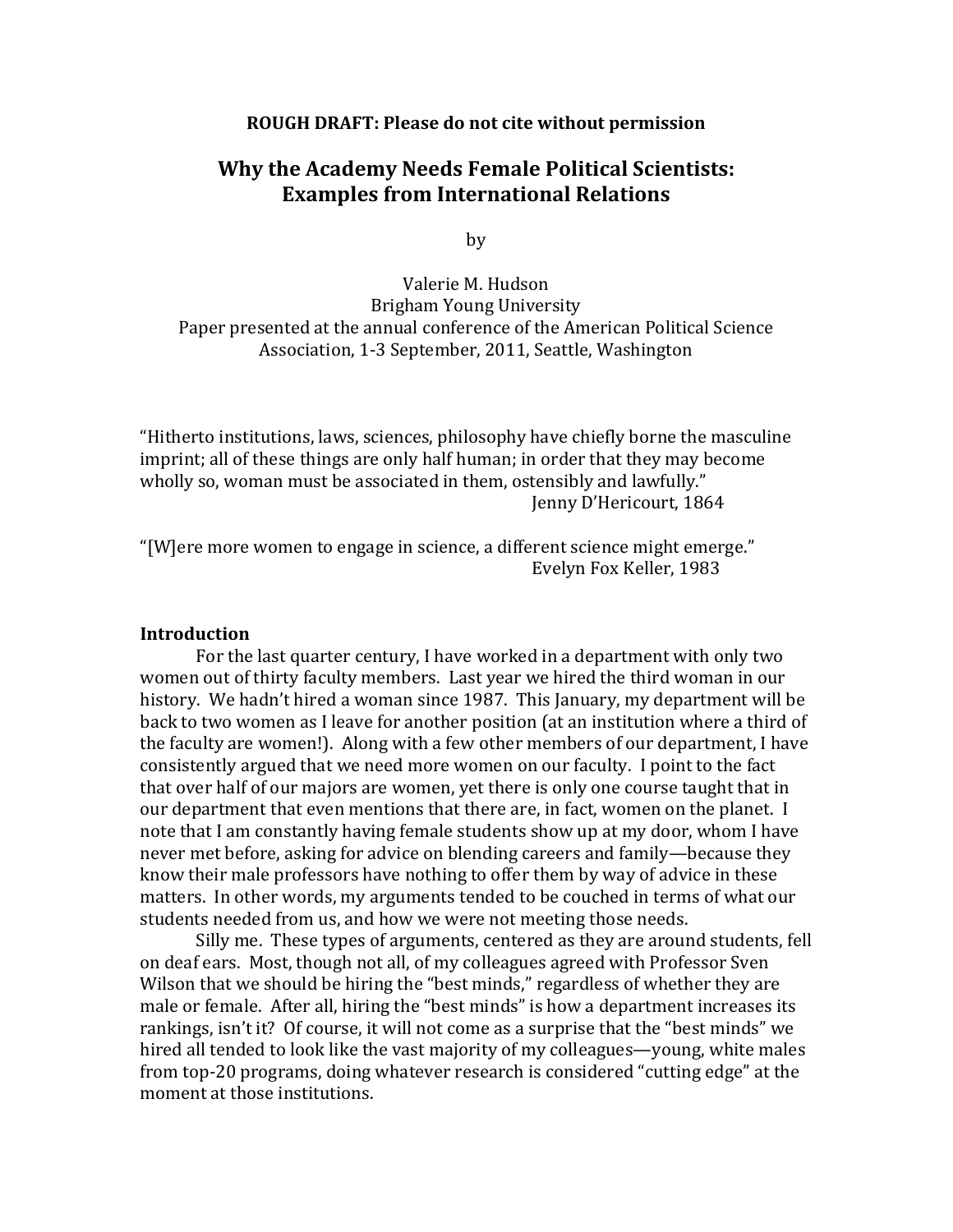If you are sensing a bit of frustration in my authorial voice, it is by no coincidence. This paper is one that I have wanted to write for a long time. Since student curricular and mentoring needs clearly count for nothing in the calculus of most members of my department, and perhaps the larger academy, I intend to question the premise that my department is progressing intellectually through its hiring practices. This paper questions the operationalization of "best minds," argues that there is an ontological irreducibility between the two sexes rendering notions of substitutability gravely suspect, offers examples of paradigm-shattering work in International Relations that was only possible because the authors were female, and, finally, offers some broader maxims concerning ways to strengthen the voice of women in the social sciences.

#### **Foundational Matters**

 How are we to think about sexual difference? To my mind, there are essentially two possible responses, one based on what Agacinski calls "nostalgia for the one" and "the logic of the single sex," and the other based upon the view that humanity has two irreducible faces, male and female (Agacinski, 2001).

 The first strategy, which always hurts women, is that there is one form of humanity, that humanity is undivided. While this strategy has brought some gains for women, by insisting women are "people" and "individuals" in the same way that men are, the ultimate ramifications are not so progressive. If humanity is "one," then the inescapable fact of sexual difference creates a *problem.* In very important and obvious ways, women are not men.

 Two possibilities result. Because women are not men, women can be viewed as inherently defective in their humanity, justifying a hierarchy of men over women. As Aristotle put it, "The woman is as it were an impotent male . . . [because] the first efficient or moving cause, to which belong the definition and the form, is better and more divine in its nature than the material on which it works, it is better that the superior principle be separated from the inferior. Therefore, wherever it is possible, and so far as it is possible, the male is separated from the female." If women are but deformed men, a hierarchy between them seems completely natural. Problem solved. Fortunately, in the Western world, we have largely moved past this approach.

Alternatively, because women are not men, we must pretend that this is not so, and that we are all but people. This view justifies the logic of the "even playing field" which is anything but even. After I received tenure, I sat down with the dean of my college and explained how the road to tenure was vastly different for mothers than for others, and how this was something that both the college and the university should begin to discuss. My dean smiled patiently, and told me that there was an even playing field for the men and women in his college because the standards for tenure were exactly the same for men and women. There have only been a few times in my life that I have been rendered completely speechless, and this was one of those times. If we are not men and women, but rather we are all "people," then women will simply have to perform according to standards for "people," which are always defined in terms of men. Want to be equal? Then be a man, live like a man,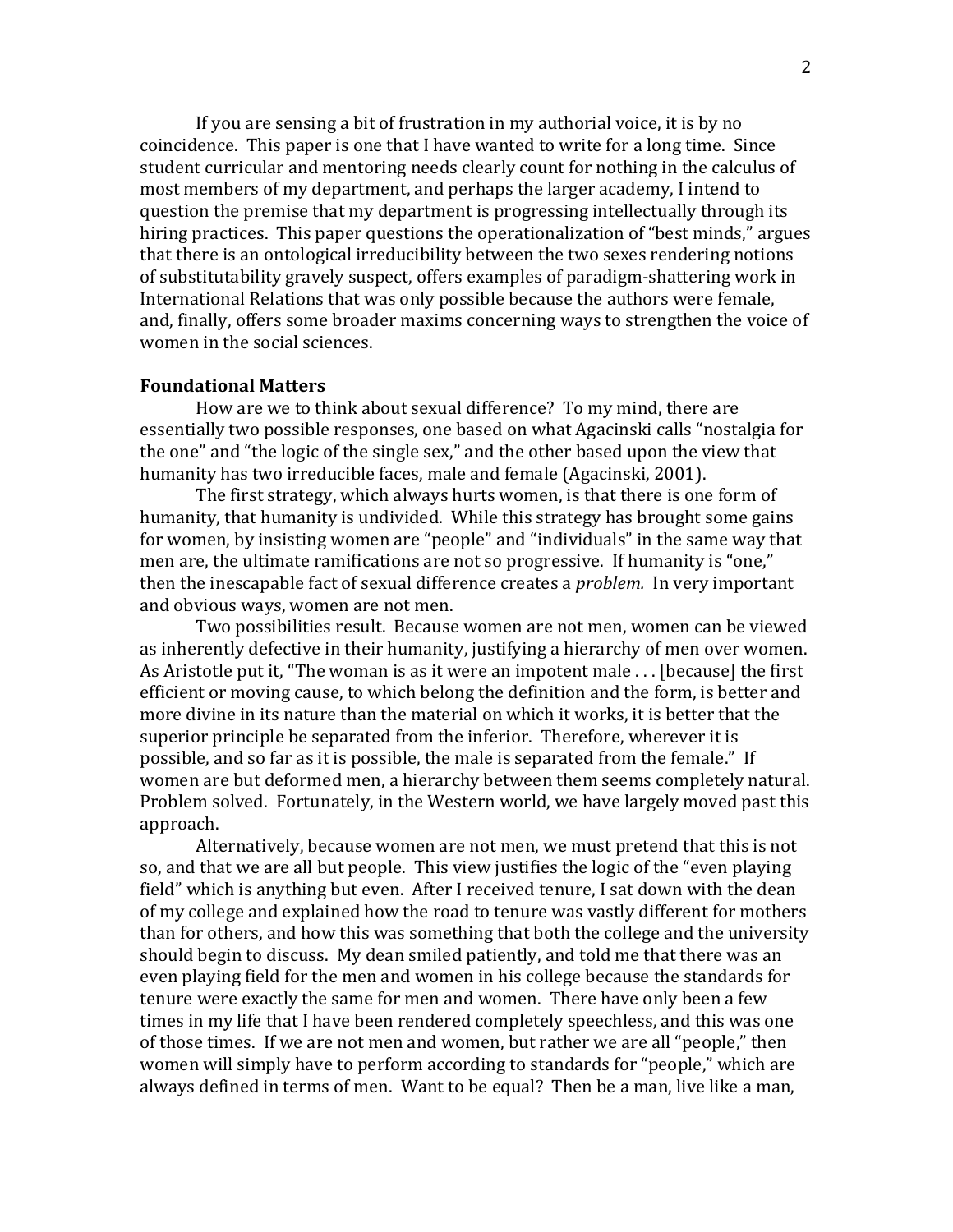perform like a man, reproduce like a man. Problem solved. To the extent that you cannot or will not do these things, too bad for you.

But there is a second strategy, and I would argue this is a much healthier approach for women. What if there is not one form of humanity, but two? What if there are no "persons"—what if there are only "males" and "females"? What if the only way to represent humankind is to represent it as a duality? For this line of reasoning, we turn again to Sylviane Agacinski's key work, *The Parity of the Sexes*. Agacinski was pivotal in her advocacy for French laws ensuring the parity of candidacy within the political system. French political parties would have to put forward equal numbers of male and female candidates and interweave them 1-1 within their lists, or face punishment. (It should be noted that some have preferred to face punishment.) This call for parity was rooted within a deeper concept of the meaning of sexual difference. Because I am not a philosopher, I will quote from Agacinski to explicate this foundation more fully:

"[A]ndrocentrism obeys a metaphysical fear of division. Thought in general, and especially Western thought, experiences a nostalgia for the one . . . The one closes in on itself . . . Division, if it cannot be brought back to an originary unity, is, to the contrary, a structure that opens . . . The division of the species disturbs this demand for simplicity, and there is always the temptation to reduce the two to the one. Hence, Eve was made to derive from Adam, man alone has been thought to transmit the germ of life, or it has been assumed that there was only one sex, the phallus.." (2001: 11-12)

"Rethinking the mixity of man—and I expressly use this strange formulation—must then lead to the splitting into two of our representation of the essence of "man," in such a way that women would no longer be a secondary being, that she might experience the pride of being what she is woman—without having to identify herself with the male to appear as fully human. That she might finally be woman, knowing that she lacks nothing, except in that she know the universal finitude of every human being. Our finitude is revealed through the fact that we are all mortal and sexed, and not through the fact that we are women." (17) "Neither man nor woman constitutes "the whole human" (33) [b]ecause if humanity is mixed, and not single, all individuals are confronted with their own insufficiency and cannot fully claim to be full human beings . . . [S]uch a consciousness implies the recognition of an originary division." (39)

"Perhaps we would then discover a dissymmetry so profound that it would finally prohibit thinking of one sex as beginning from the other. " (xix) "What if sexual difference, instead of going back to the difference between two things of the same order, led us to discover that man and woman are not speaking of the same thing when they speak of the sexes? If the masculine and the feminine were not only the double form of the human but, beyond the symmetries and dissymmetries, and under the unifying category of sex, it were a question of two profoundly different human realities that, in the end, might be without exact equivalent? And moreover, isn't it only in this way that there can be two sexes, and not just variations of one? (82) If this suspicion could be verified, that would mean that there is no shared measure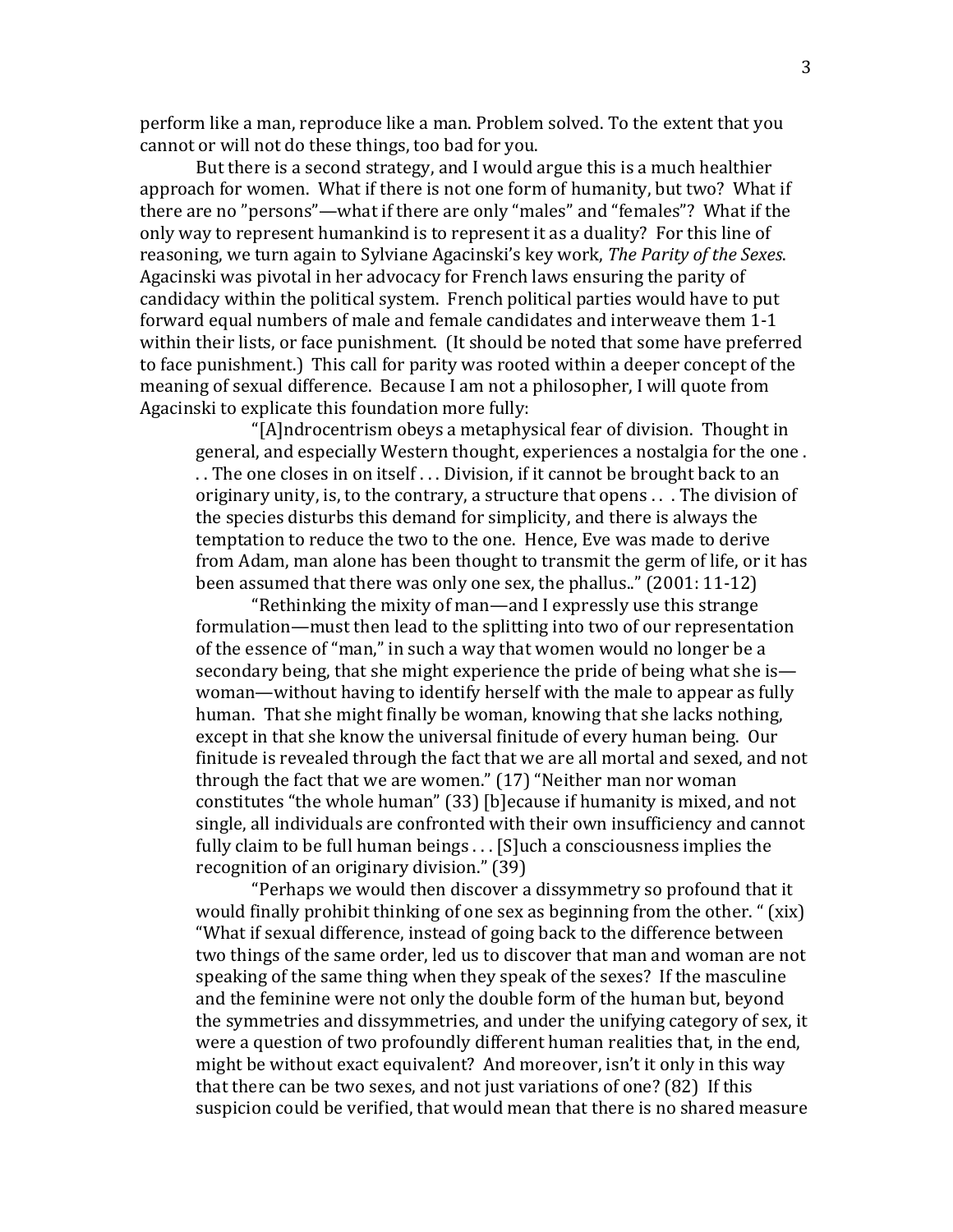between the masculine and the feminine and that what is called sexual difference is to be considered an irreducible ontological duality, impossible to reconcile or synthesize." (xix)

"Parity considers that the people and its representatives are sexed individuals, masculine and feminine, who, as such, should be equally in charge of the public domain.. . . [T]he will to share power between men and women can only be legitimate if we admit that sex is neither a social nor a cultural trait, nor an ethnic one, that it is not the common characteristic of some "community"—like a language, a religion, or a territory—but, rather, that it is a universal, differential trait. That is, humankind does not exist outside of this double form, masculine and feminine." (xxxii-xxxiii)

"Conscious that we can transcend neither differences not disputes, we must now develop a way to think about universality that doesn't lean to one side of the other but allows humanity its mixity and thus its internal alterity." (24) "What is really universal in a logical sense—that is, what involves the totality of a whole—is not being male or being female (obviously one cannot say "all humans are female") but, rather, the fact of being sexed: all humans are 'either men or women.' Taking sexual difference into account, theoretically and practically, does not mean abandoning the universal but, on the contrary, allows us to recognize the concrete and differentiated content of the universal." (62)

I find Agacinski's thought quite provocative, and ultimately convincing. If we accept her vision of the irreducible duality of humanity, then women are not the inferiors of men, nor do women have to become like men in order to be equal to them. Women can be women and simultaneously the equals of men. As she notes, difference is not the opposite of equality—inequality is.

Furthermore, women's way of being is not only different than men's, but offers an extremely valuable contribution. Calling upon what is known through women's way of being provides all human endeavor, including academic thought, with a more fully human perspective. After all, humanity has a dual face: any human endeavor that erases one face has erased in a very profound way the full potential of that endeavor. Men cannot substitute for women, nor women for men, in fully human endeavor. Neither masculine nor feminine models of the world will suffice: we need mixed models (models constructed with our eye on mixity). As Agacinski puts it, "[G]iven equal competencies, comparable talents, it is good that we combine the differentiated experience of men and women in society and that most functions, tasks, and responsibilities are not locked up in a monosexual universe. . . . The ideal is not a confrontation between masculine and feminine claims but the shared recognition of the value of mixity." (2001: 150-151) We should not hierarchize sexual difference, we should not neutralize sexual difference: rather, we should *value* sexual difference and all that it offers our human endeavors.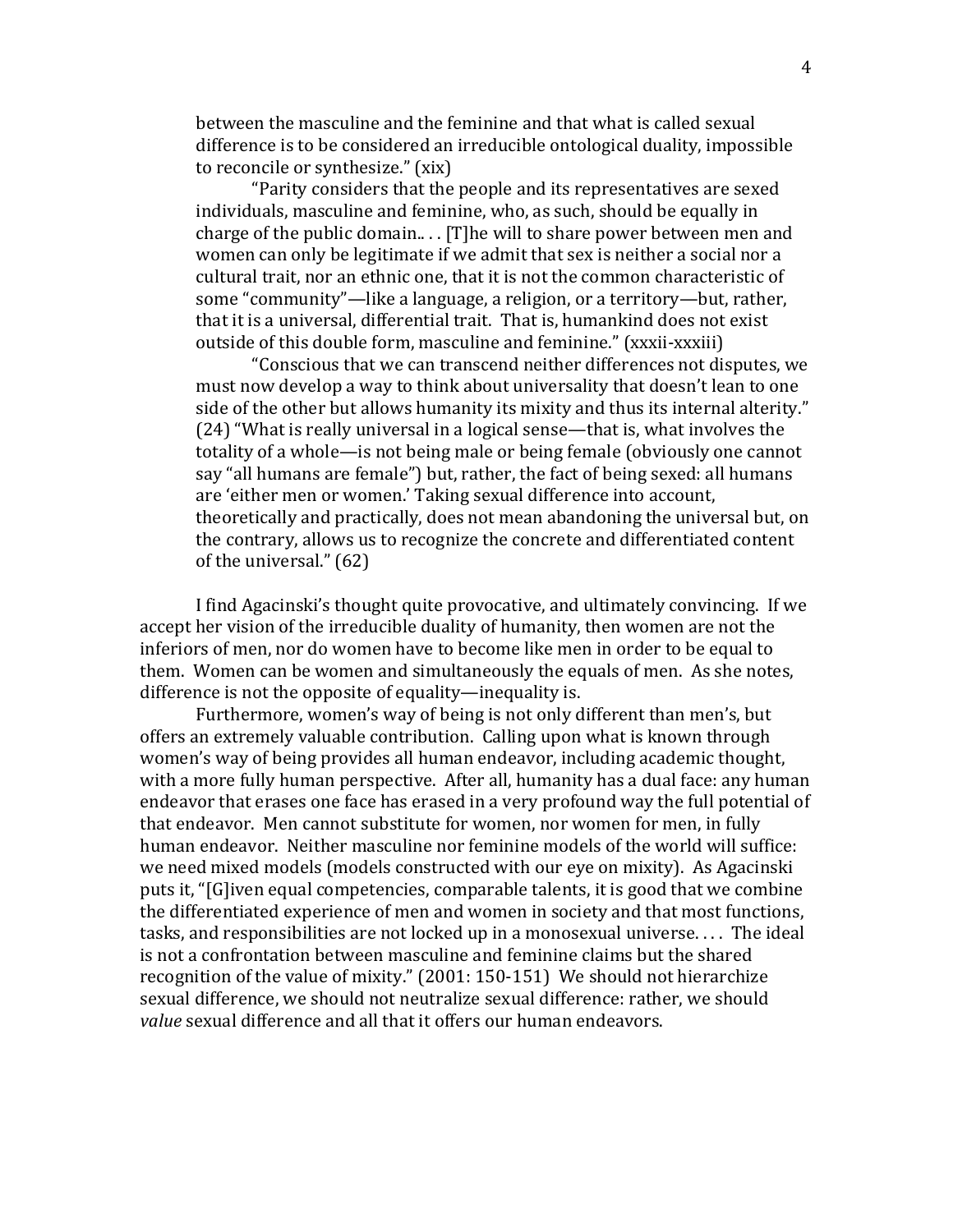#### **Engendered Social Science**

 It is much less controversial than it once was to state that science has been for the most part gendered male. This statement suggests far more than the assertion that for most of the history of science, and later, social science, scientists have been predominantly male. It also suggests far more than that these male scientists took a dim view of women and their capabilities. Darwin, for example, believed that characteristics acquired in adulthood were transmitted only to offspring of the same sex. "He also noted that it was very fortunate for females that most inherited characteristics are transmitted equally to offspring of both sexes, as 'otherwise it is probable that man would have become as superior in mental endowment to woman, as the peacock is in ornamental plumage to the peahen.'" (Shields, 1987: 190)

 No, in addition to these obvious exhibits of how science is gendered male, the processes and products of science are also deeply contaminated with masculine bias. The very questions we ask, the assumptions and concepts we use, the methods we deem most "rigorous," the stance we take towards that which we study, the motivations behind knowledge-seeking, and perhaps even the very nature of our reasoning bear the mark of masculinism.

 Feminist scholars addressing these issues point to a laundry list of culturally masculinist traits that tend to characterize scientific inquiry (see, for example, the two superb edited volumes, Harding and Hintikka, 1983 and Harding and O'Barr, 1987):

- A Cartesian detachment of subject and object, even when the object of study is other human beings. Furthermore, this Cartesian self is, as Jane Flax puts it, "completely self-constituting and self-sustaining. The self is created and maintained by thought. This view of the self entails a denial of the body and any interaction between body and self. Social relations are not necessary for the development of the self . . . It appears to come into the world while and complete" (1983: 259). Evelyn Fox Keller adds, "Masculine . . . connotes, as it so often does, autonomy, separation, and distance. It connotes a radical rejection of any commingling of subject and object, which are, it now appears, quite consistently identified as male and female" (1983: 191).
- Motivations for acquiring knowledge that include control over that which is studied, perhaps eliding into domination over that which is studied.
- Assumptions that accord more readily with cultural masculinity, such as ubiquitous competition instead of ubiquitous cooperation, scarcity instead of bounty, zero-sumness instead of non-zero-sumness.
- A veneer of value neutrality masking deeply masculinist values that, among other things, do not esteem life-sustaining work. These values "invisibilize" phenomena, providing a false sense of theoretical sight; such invisibilizing is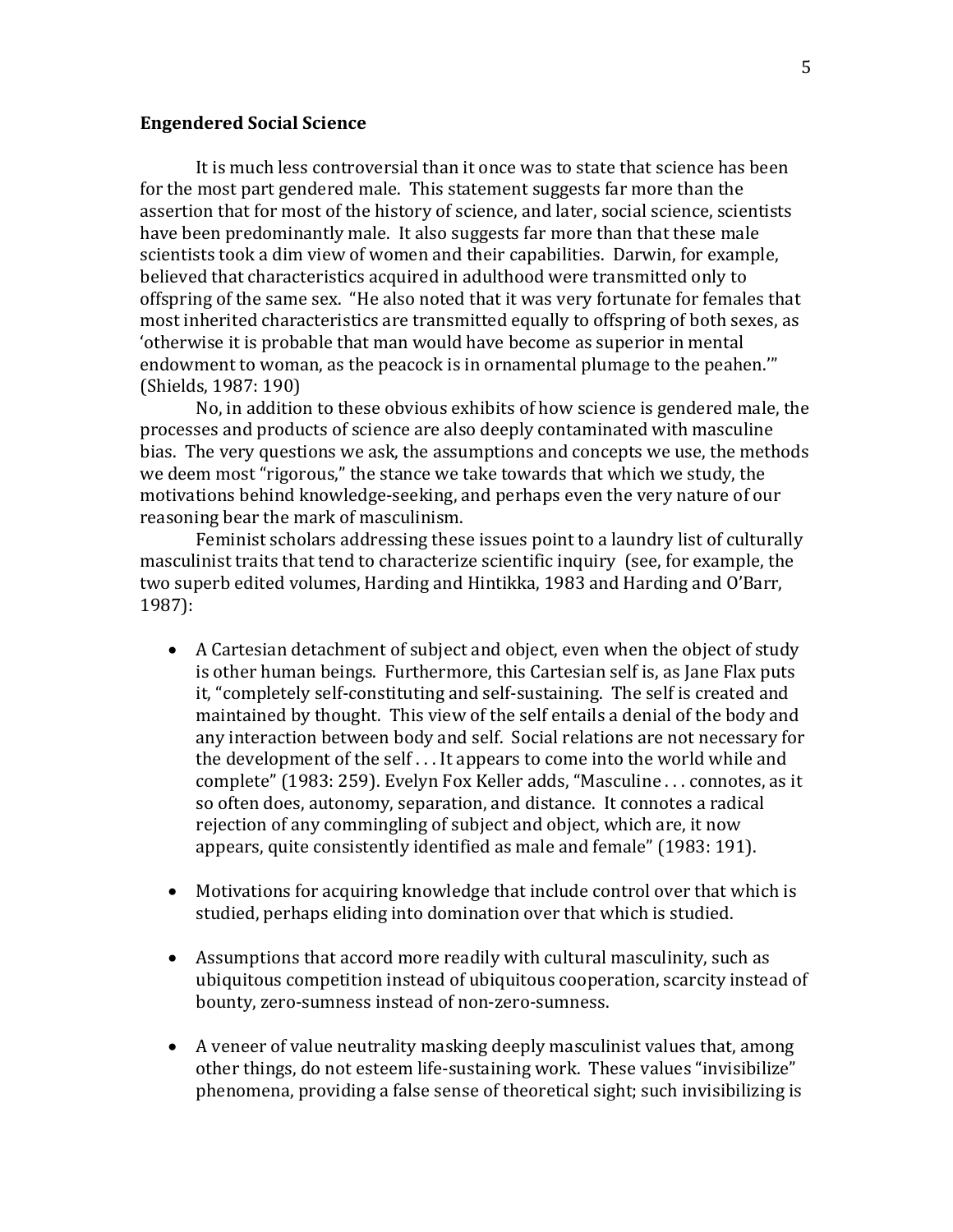reinforced by the hierarchizing of public (male) versus private (female). As Naomi Scheman puts it, "There is every reason to react with alarm to the prospect of a world filled with self-actualizing persons pulling their own strings, capable of gutlessly saying "no" to anyone about anything, and freely choosing when to begin and end all their relationships. It is hard to see how, in such a world, children could be raised, the sick or disturbed could be cared for, or people could know each other through their lives and grow old together . . . [M]en have been free to imagine themselves as self-defining only because women have held the intimate social world together" (1983: 240). More fundamentally, Marcil-Lacoste notes, "[V]alues are involved in the very choice among alternative theories, a normative act implying a conscious selection of a certain way of understanding and interpreting the world" (1983: 126).

- A veneer of objectivity and non-emotion masking deeply held subjective motivations, such as fear of humiliation and emasculation, as well as motivations of prestige-seeking and resource accumulation (resources of funding, authoritative positions, etc.) Evelyn Fox Keller points out, "[A]n adherence to an objectivist epistemology, in which truth is measured by its distance from the subjective, has to be re-examined when it emerges that, by this definition, truth itself has become genderized" (1983: 198).
- A willingness to harm, oppress, or even destroy the subject in order to obtain desired knowledge or control.
- Assumptions that what is "natural" is "moral" or "right," and that what is natural is male experience and male superiority.
- A desire to study subjects in abstracted, not embodied or concrete form, and also to study them in discrete and isolated form, rather than in relationship; the strong tendency to impose a voice of interpretation rather than emancipate the subject's voice.
- The understanding that science progresses best by the adversarial approach.
- Policy recommendations that tend to focus on how control may be maintained or increased over the subject, thus locking society into relations of control that may not be functional in the long run.
- All dualisms posited within masculinist thought become hierarchized, and those poles of duality associated with masculinity are held to be superior. There appears to be no capacity for non-hierarchizing difference, probably due to motivations of fear and humiliation, as discussed above.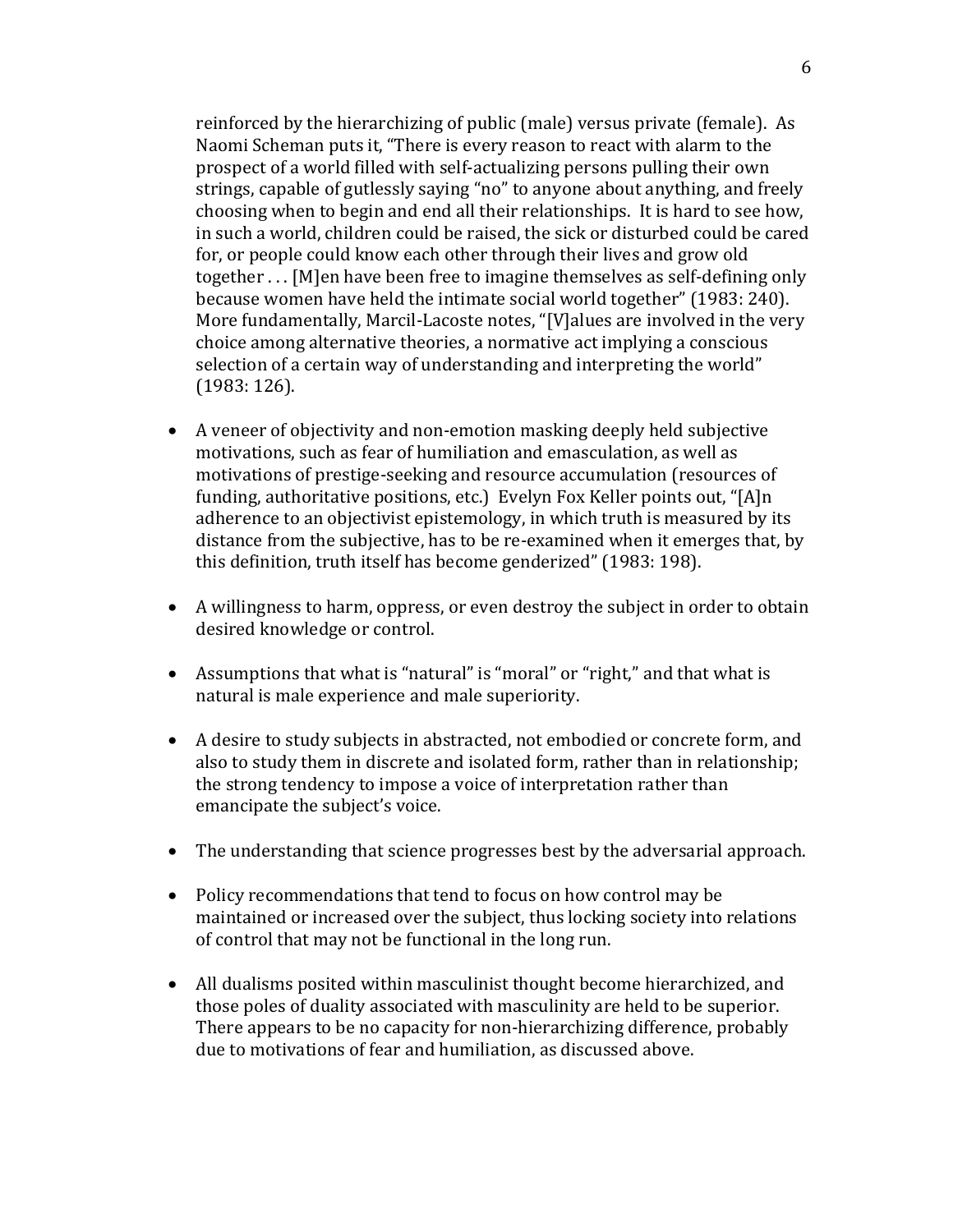• Solitariness is praiseworthy, because of an inability to achieve true cooperation with others. Relations always turn into a contest for power. (For example, why does a single-authored book count for more in academia than a co-authored book?)

It's worth repeating at this point that knowledge about the world—useful knowledge that could, for example, send a man to the moon—can certainly be obtained through masculinist science. But it is also clear that a substantial amount of what is produced, especially that dealing with human beings and the societies they form, will be either incomplete or distorted, and a substantial amount of knowledge is just plain missing because important questions were not deemed worth asking. Policy recommendations developed upon this basis will not in the end benefit society. This paper argues that a more complete, less distorted, and larger knowledge base could be obtained if a mixed model of science were promulgated, valued, and indeed, viewed as indispensable.

But given its historically masculinist cast, should women engage in science? Yes, and for two very important reasons: truth and voice.

 Evelyn Fox Keller is adamant that feminists should not relinquish science because objectivity serves emancipatory aims:

"The intellectual danger resides in viewing science as pure social product; science then dissolves into ideology and objectivity loses all intrinsic meaning. In the resulting cultural relativism, any emancipatory function of modern science is negated, and the arbitration of truth recedes into the political domain. Against this background, the temptation arises for feminists to abandon their claims for representation in scientific culture and, in its place, to invite a return to a purely "female" subjectivity, leaving rationality and objectivity in the male domain, dismissed as products of a purely male consciousness . . . By rejecting objectivity as a masculine ideal, it simultaneously lends its voice to an enemy chorus and dooms women to residing outside of the realpolitik modern culture; it exacerbates the very problem it wishes to solve. It also nullifies the radical potential of feminist criticism for our understanding of science. As I see it, the task of a feminist theoretic in science is twofold: to distinguish that which is parochial from that which is universal in the scientific impulse, reclaiming for women what has historically been denied to them; and to legitimate those elements of scientific culture that have been denied precisely because they are defined as female . . . [We need to] reconceptualize objectivity as a dialectical process so as to allow for the possibility of distinguishing the objective effort from the objectivist illusion . . . [R]ather than abandon the quintessentially human effort to understand the world in rational terms, we need to refine that effort" (1987: 237-8).

Addelson concurs:

"We can't get along without science anymore. The corrective seems rather to ferret out all the irrationalities we can find in scientific activity and to expand our understanding of what science and scientific rationality are . . .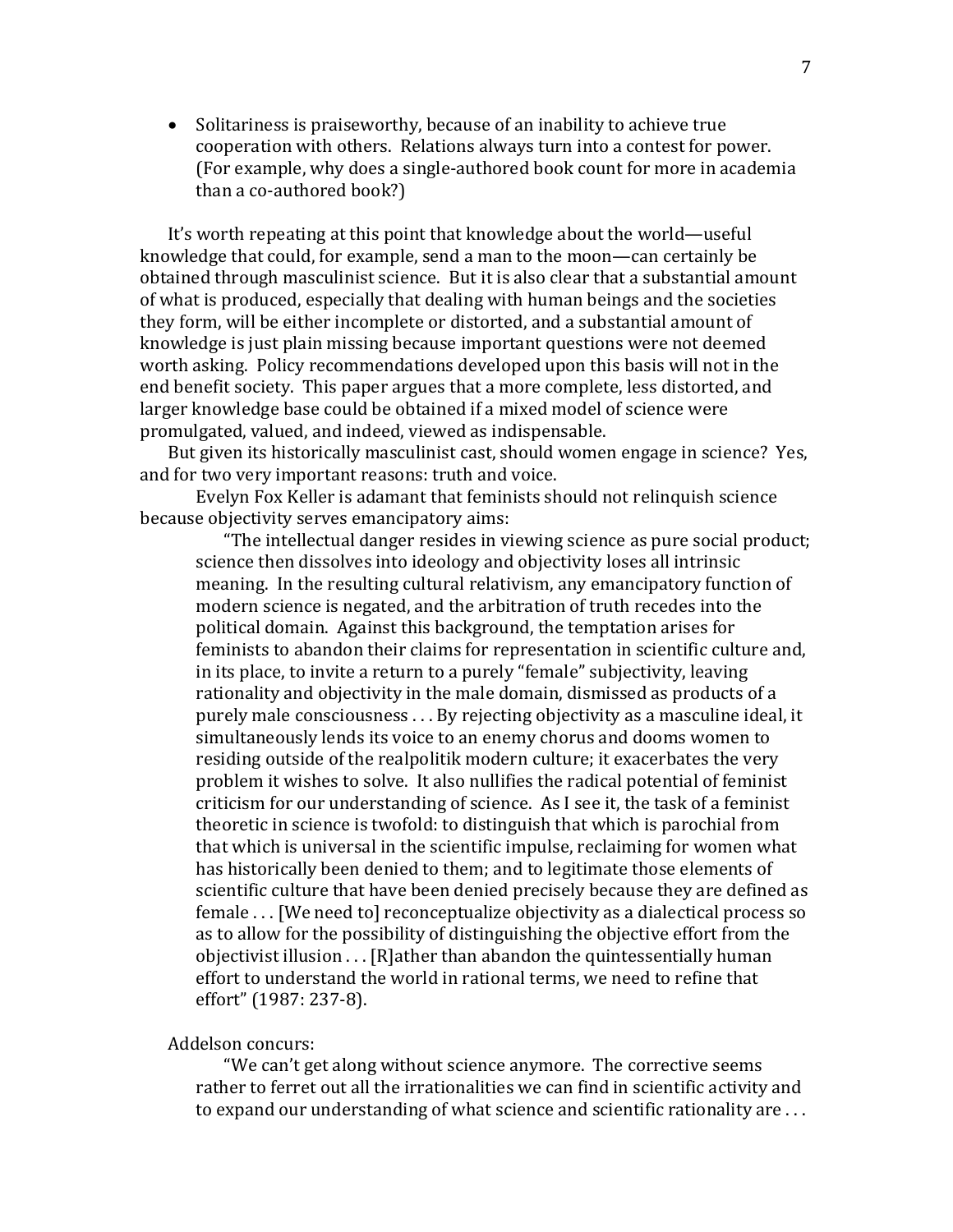[W]e should institutionalize this sort of criticism and make it an explicit part of "scientific method . . . Because they have cognitive authority, our scientists already are politicized. It is the unexamined exercise of cognitive authority within our present social arrangements which is most to be feared." (1983: 182)

If we think of science as a method for obtaining knowledge and a language for communicating that knowledge, then there is no reason for science to be incapable of being compatible with the demand for mixity. Men and women could, over time, together share the search for knowledge and be capable of communicating with each other about the process and the result of that search. Nevertheless, what results from a mixed scientific endeavor would not be what would have resulted if each sex had worked alone—thank goodness.

And the result would be of great advantage to the feminist agenda. Sandra Harding states,

"Feminist inquiry represents not a substitution of one gender loyalty for the other—one subjectivism for another—but the transcendence of gender which thereby increases objectivity . . . [F]eminist appeals to truth and objectivity trust that *reason will play a role in the eventual triumph of feminism*, that feminism correctly will be perceived as more than a power politic—though it is that, too." (1987: 289, 292; emphasis mine)

This brings us to the second point concerning why women should not abandon science: science provides voice, authority, and influence, three things that the structural inequality between men and women in most societies tends to prevent women from achieving. As Carol Gilligan and her co-author have put it, "To cede authority to women and draw on their experience as a basis for science is to go against the grain of a patriarchal culture." (2008: 172) If we want to diminish patriarchy not only within science but within the larger society, one important path among many is to facilitate the granting of authority to women. At the beginning, women may have to partially disguise themselves as competent, if different, devotees of a masculinist science in order to advance to the positions where their understandings may be revealed in fuller form. Women must be at the table where the councils of humanity in all fields of human endeavor—politics, business, science, religion, and so forth—meet to determine priorities, allocate resources, and establish principles. In Western societies, the voice of scientists is important in establishing the empirical foundation for policy-making—and so women must have significant representation among the ranks of scientists.

As Agacinski puts it,

"[I]t is important that both men and women practice the social sciences. Because it would be naïve to believe in the existence of a sexually neutral scientific truth, independent of the perspective of the observer. Sexual difference is one of the "objects" studied in anthropology, psychoanalysis, and elsewhere, but it also affects the "subjects" of these sciences, who are not pure, disembodied thought but, rather, concrete individuals. Anthropology, history, psychology and psychoanalysis, economics, political science,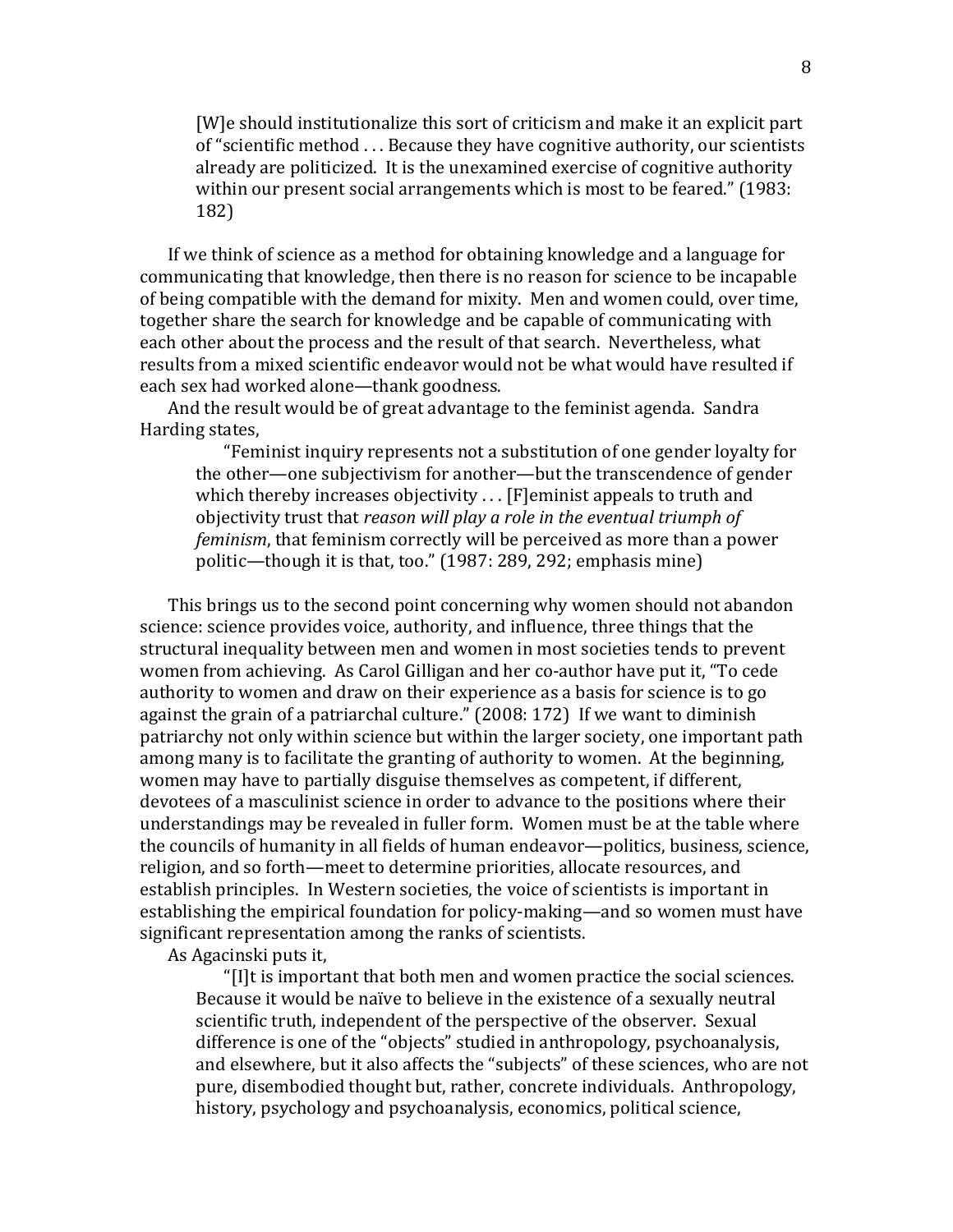philosophy, etc. are not the work of neuter subjects but of men and women whose points of view depend in part on their own conditions and on their own experiences as sexed beings. Their points of view, at least on certain subjects, cannot be absolutely "objective." This may be why, until today, androcentrism has characterized most theories on the family, procreation, the social and economic orders, and the unconscious. Androcentrism reigns in philosophy as well. This is why, since it is impossible to escape our condition or the differential structures it generates, we must accept the always "political" dimension of these sciences, acknowledge this *unconscious politics of the sexes*, and avoid granting the masculine perspective a monopoly on the interpretation of all things human. Which means that women must actively contribute to the theoretical work in these fields, which they do remarkably well today, with no a priori, and without, of course, enclosing themselves within a militant bias. This is not the goal of knowledge. The shift in perspective should be achieved with the greatest integrity and by seeking to acknowledge sexual difference—in other words, by considering the duality of most human facts." (2001: 150)

What I'd like to turn to now are three examples from the field of International Relations where the fact that a woman was doing the research made all the difference in the world. I present these three examples as part of my claim that we can never have the benefits of a mixed science unless and until we hire women to become a significant proportion of our department faculties—not because of reasons considered "light" (i.e., diversity), but because *we do poorer science* when the scientific endeavor is not mixed. Our ability to excel intellectually as departments (an appeal to prestige-seeking motivations here, yes) is severely diminished to the extent that we do not understand that the "best minds" come in two irreducible forms, male and female. Given that science has traditionally been gendered male, it is predictable that we will continue to see the "best mind" among a field of candidates as a male mind. It is only when we consider that a department of political science will be intellectually inferior to the extent that there is not adequate representation of the best minds *not gendered male* that perhaps we can create enough emotional motivation to take the hiring of women as a heavy, not a light, matter. We can hope. After all, the first female Nobel Prize winner in Economics is actually a political scientist . . .

#### **Corrective Lenses**

Sandra Harding has written, "When we begin inquiring with women's experiences instead of men's, we quickly encounter phenomena (such as emotional labor or the positive aspects of "relational" personality structures) that were made invisible by the concepts and categories of theories [made by men] . . . Feminist inquiry represents not a substitution of one gender loyalty for the other—one subjectivism for another—but the transcendence of gender which thereby increases objectivity." (1987: 284, 289) I'd like to show this process in action in the field of International Relations. What you see with each example is a two-step process: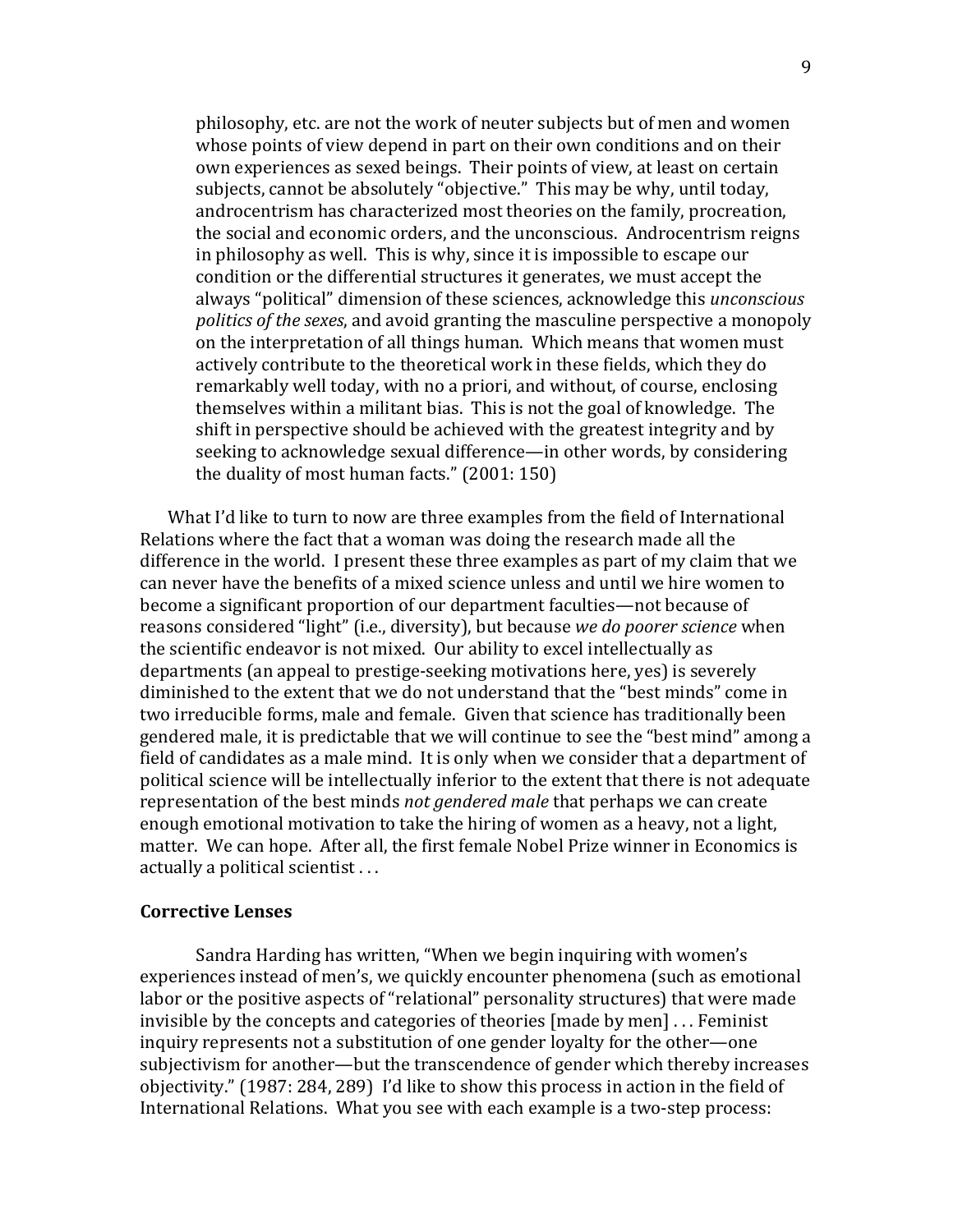first, a female says, "Hey, how come no one is seeing X? After all, X seems like a pretty important thing to be overlooking." The field then starts seeing X a bit more. The second step comes when scholars (again, usually female), say "Gee, if we incorporate X, that means we're going to have to go back to the beginning and ask whether our assumptions, concepts, methods—and even our research questions still make any sense or not." And those developments, dear readers, are the faint stirrings of a real *human* social science . . . Let's see those stirrings in IR.

#### **1) IR Theory**

 There are so many fine works by feminist scholars critiquing Western political theory that it almost seems a bit derivative to speak more specifically about IR Theory (see, for example, Okin, 1979, Hartsock, 1983, Elshtain, 1988, etc.) Nevertheless, I would contend that IR Theory pretty much dodged all of this work, continuing in its bliss of ignorance concerning the feminist critique of broader political theory. One could see this as leading to a case of arrested development in IR, theoretically speaking.

 Until, that is, the late 1980s and early 1990s. During this period, several female scholars began a robust campaign to deconstruct mainstream IR theories such as neo-realism and neo-liberalism. While we could speak of any of several pathbreaking scholars, such as Christine Sylvester, Cynthia Enloe, Spike Peterson (and I would also include Sara Ruddick), the work of J. Ann Tickner will be highlighted for the purposes of this paper. Her 1992 book, *Gender in International Relations*, was a broadside against an IR Theory that had grown positively perverse during the Cold War era. This were the years of maxims such as "we must destroy this village to save it," and "security is the sturdy child of terror," and "only mutual assured destruction can make us safe." Only a toxic masculinist approach to international affairs could make these "principles" sound sensible. To the rest of us, these are not life-affirming, but exterminatory exhortations. Tickner asserts, "the discipline of international relations, as it is presently constructed, is defined in terms of everything that is not female . . . The absence of women from the study of international relations has been so complete that the masculine orientation goes unnoticed by most scholars and students" (1992: 130, 144)

 Of course, we could trace some of the bizarreness back to liberal conceptions of the social contract, particularly in the work of such philosophers as Hobbes and Rousseau. As Tickner notes, "[T]he introduction of women into our state-of-nature myths could change the way we think about the behavior of states in the international system. The use of the Hobbesian analogy in international relations theory is based on a partial view of human nature that is stereotypically masculine; a more inclusive perspective would see human nature as both conflictual and cooperative, containing elements of social reproduction and interdependence as well as domination and separation." (1992: 63)

Jane Flax elaborates:

"Philosophy reflects the fundamental division of the world according to gender and a fear and devaluation of women characteristic of patriarchal attitudes. . . . In Hobbes, the work that only women do (childrearing) and the qualities it demands—relatedness, sociability, nurturance, concern for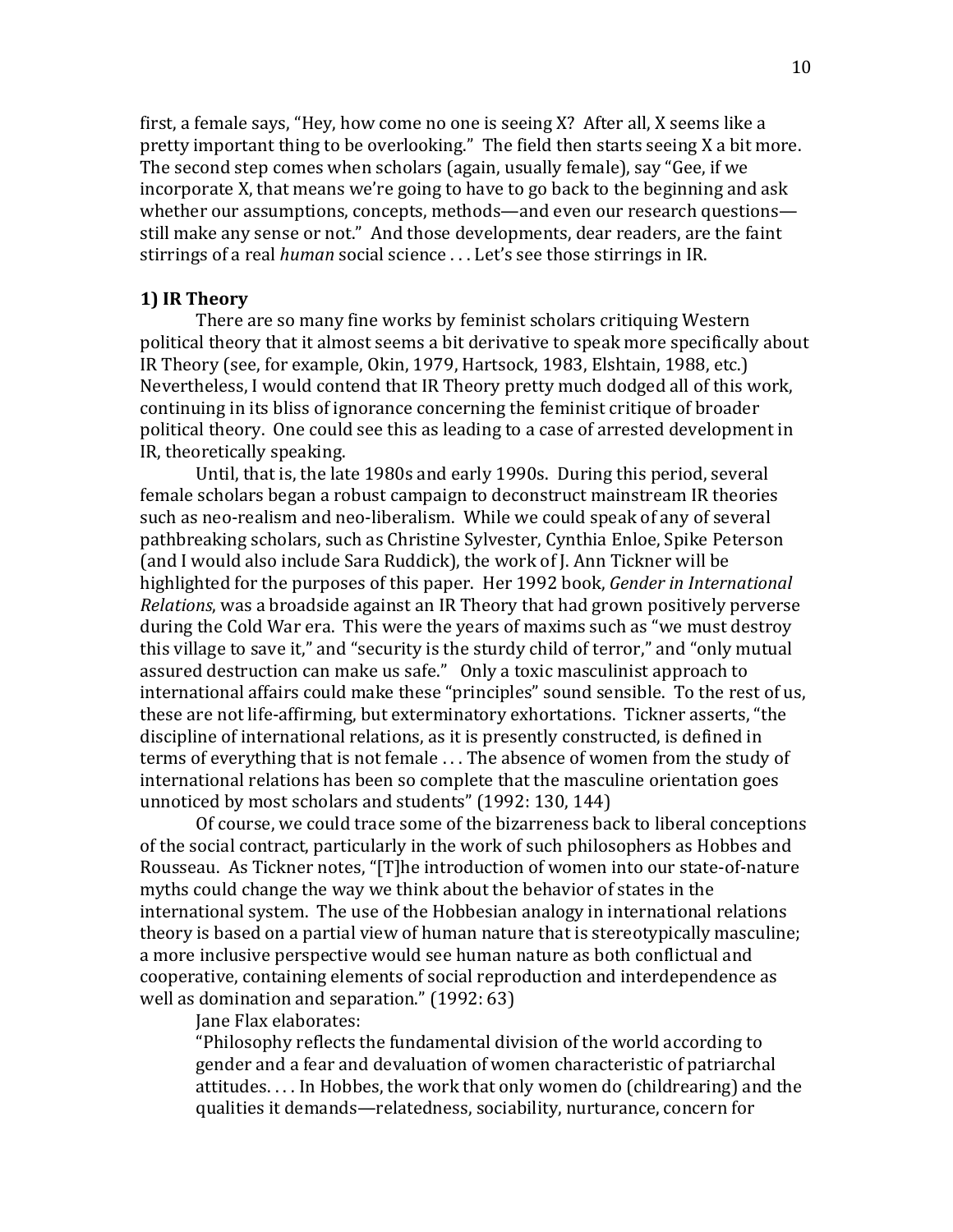others—are not seen as part of human nature of the human condition. . . . Rousseau den[ies[ any sort of primary relatedness, [and] establishes the Republic out of an impersonal, depersonalized interdependency (the social contract). The citizens are free precisely because they are not dependent on any person." (1983: 267)

Rousseau's natural man is "alone, idle, and always near danger." He also has an intense fear of dependency. For Hobbes, Flax notes, "[h]umans are said to be motivated only by passion, especially far and the wish to have no impediments to the gratification of desire, which is insatiable and asocial . . . In other words, without infantile omnipotence once cannot be certain that one will continue . . . The state of nature seems to be primarily populated by adult, single males whose behavior is taken as constitutive of human nature and experience as a whole. . . . For both Hobbes and Rousseau, any social interaction inevitably leads to power struggles which ultimately result in either domination or submission . . . Aggression and separateness are viewed as innate in humans rather than as problems with social roots." (1983: 267, 261)[.](#page-25-0)<sup>i</sup>

IR Theory based on such state of nature myths, such as Kenneth Waltz's Stag Hunt analogy, is clearly gendered. Scarcity, struggle, competition, fear, and threat rule the day—or are they a self-fulfilling illusion? Tickner states, "[A]utonomy and separation, importantly associated with the meaning of sovereignty, have determined our conception of the national interest . . . Feminist perspectives would assume that striving for attachment is also part of human nature." (1992: 64) Furthermore, other questions deserve to be asked. Might, in fact, nature be bounteous and not penurious? (Gross and Averill, 1983) Might other humans actually be the greatest joy of life? Might cooperation spring fairly effortlessly from this alternative view of others?

Tickner also has harsh words for the assumption of an instrumentalist conception of rationality that has underpinned game theoretic models of international conflict and cooperation, such as the Prisoner's Dilemma.[ii](#page-25-0) Maximization of self-interest may be one definition of rationality, but it is by no means the only one used on earth. Indeed, the more we think about it, says Tickner, the more that the mainstream concept of rationality used in IR Theory appears . . . irrational:

"Feminists argue that, since it is men who have primarily occupied the public sphere, rationality as we understand it is tied to a masculine type of reasoning that is abstract and conceptual. Many women, whose lived experiences have been more closely bound to the private sphere of caregiving and child rearing, would define rationality as contextual and personal rather than as abstract. In their caregiving roles women are engaged in activities associated with serving others, activities that are rational from the perspective of reproduction rather than production. A feminist redefinition of rationality might therefore include an ethic of care and responsibility" (1992: 91).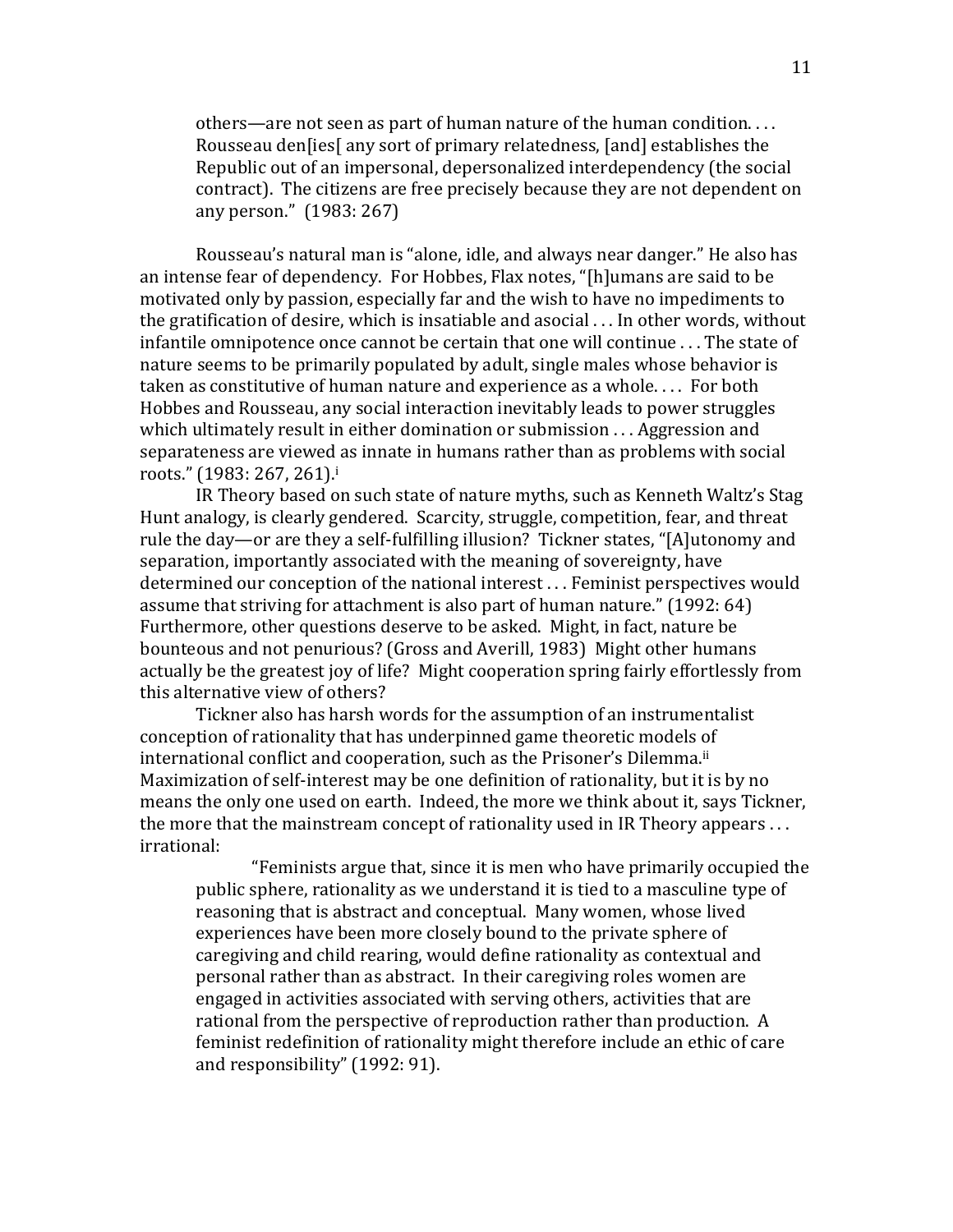Interest in the "survival and security of future generations" (1992: 92) would be a defining characteristic of rationality, according to Tickner. Thus, many shortterm profit maximization strategies are, by definition, irrational: "feminist perspectives should place the production of life as the main goal of human activity and work." (93) To ignore reproductive work, subsistence labor, and caregiving is to ignore our own humanity. We should be striving to produce life, not striving to produce things or wealth that diminish our ability to produce life.

Once we see how gendered our ideas of security, power, national interest, rationality, etc. are, we can then begin to question what we mean by these terms, which is Tickner's second step. She suggests that a more useful concept of power is not one meaning "power over," but one that includes, perhaps even privileges, "power with." (65) Tickner then moves to the term "security," suggesting that a nation-state is not secure—even if it possesses thousands of nuclear weapons—if its women dare not walk home alone at night, or a quarter of its children suffer from food insecurity, as is the situation in the United States today. Security has to mean "the absence of violence whether it be military, economic, or sexual." (66) Thus, for Tickner, one of the key ingredients for world peace is not military invulnerability, but rather social justice, including gender equality: "the achievement of peace, economic justice, and ecological sustainability is inseparable from overcoming social relations of domination and subordination; genuine security requires not only the absence of war but also the elimination of unjust social relations, including unequal gender relations." (128)

Finally, Tickner notes the emancipation this feminist reformulation of IR theory offers: the straitjacket of neo-realism—or, as one of its foremost proponents terms it, "The Tragedy of Great Power Politics"—is actually a lie. The news isn't bad—the news is *good*: "[this approach] allows us to explain the international behavior of states, not as realists have portrayed it in terms of timeless practices that can be expected to repeat themselves indefinitely into the future, but as behavior constructed out of the value system of the modern West. This historical construction allows us to envisage possibilities for transcending the present system in ways that could offer more secure futures." (136) Thankfully for IR, reading Tickner is like taking the first step into a larger, more justifiably hopeful world.

## **2) IPE (International Political Economy)**

 Again, there are so many fine works in International Political Economy that my task can only be to point to the worldview-shattering work of pioneer female social scientists in that subfield. The choice here is very easy: Ester Boserup's 1970 volume, *Woman's Role in Economic Development* is that work.

 It is almost impossible now to consider the field of international development without considering the role of women as subsistence providers, agricultural laborers, reproductive workers, major actors in the informal sector, and even as low-wage labor in the large multinational manufacturing plants. But yes, there was a time when women were invisible in discussions of economic development.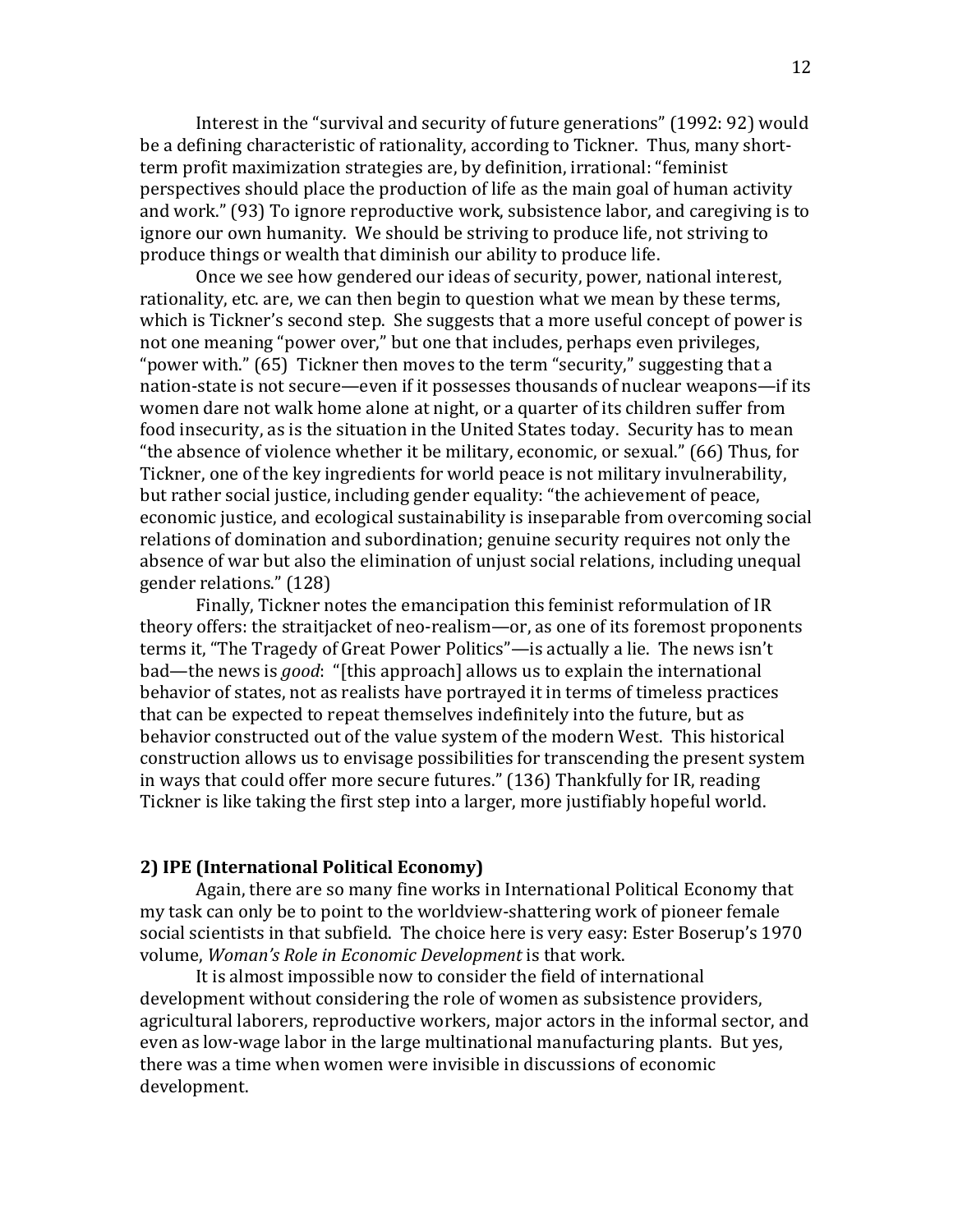Development in those perverse old days consisted primarily of large scale public works, such as the construction of the Aswan High Dam, or in providing modern agricultural techniques and products to male heads of rural households, or in encouraging male employment in enterprises funded by foreign direct investment. Because the development sector was run by privileged European and American males, that women had any important economic role to play in lessdeveloped economies did not occur to them, any more than the contributions of their own mothers, wives, and daughters would have been visible to them at home.

 Even within less-developed economies, men viewed the labors of their wives as "natural," and therefore not "work," because women's labors were simply emanations of who women *were*. Emanations of one's being, apparently, are effortless in character.

 Boserup, a Danish development expert (and economist by training), argued in this densely empirical book that the very nature of agricultural production depended upon women's roles. She identified a particular brand of femaledominated agriculture, epitomized by systems in sub-Saharan Africa, where population density determines degree of male involvement, which in turn determines yield. In areas where population density is low, women will do virtually all of the subsistence agriculture.

 This has ramifications for food security. European development planners imperiled food security in sub-Saharan Africa by ignoring the fact that women were doing the vast majority of food crop production. In moving property rights towards a European model, women farmers were stripped of rights to land which they had held in former times; the maxim, "the land belongs to the man; the crops to the women," meant that men could rent land out—or sell it—against the wishes of the women who actually produced food from it to feed their children.

 This also meant that the European myopia concerning whom should be receiving agricultural training—the Europeans directed such training towards the male "head of household"—meant that this training was, by and large, wasted. The shift towards cash cropping, strongly encouraged by Western development planners, over-extended the women while providing them little in the way of benefit—the "cash" from the cash crops went to the men, who were far less likely to use the money for food or for investment in the children.

 She also identified how in many less-developed countries, the informal marketplace was a far more important economic arena than the formal market, and that in many such countries, it was women traders that provided the entrepreneurial spirit and effort to dominate informal market activities. Again, given the system of national accounts used by development planners after World War II—created by men who did not "see" women's labor (Waring, 1988) because it did not take place in the formal economy and was not paid—the informal marketplace was often not integrated into development plans. That the result was much less in the way of economic development than planners predicted is utterly unsurprising.

 Marilyn Waring and others took up the baton to ask what "development" actually meant, since it appeared to mean that men became even more dominant economic actors, and basic parameters such as food security and life expectancy for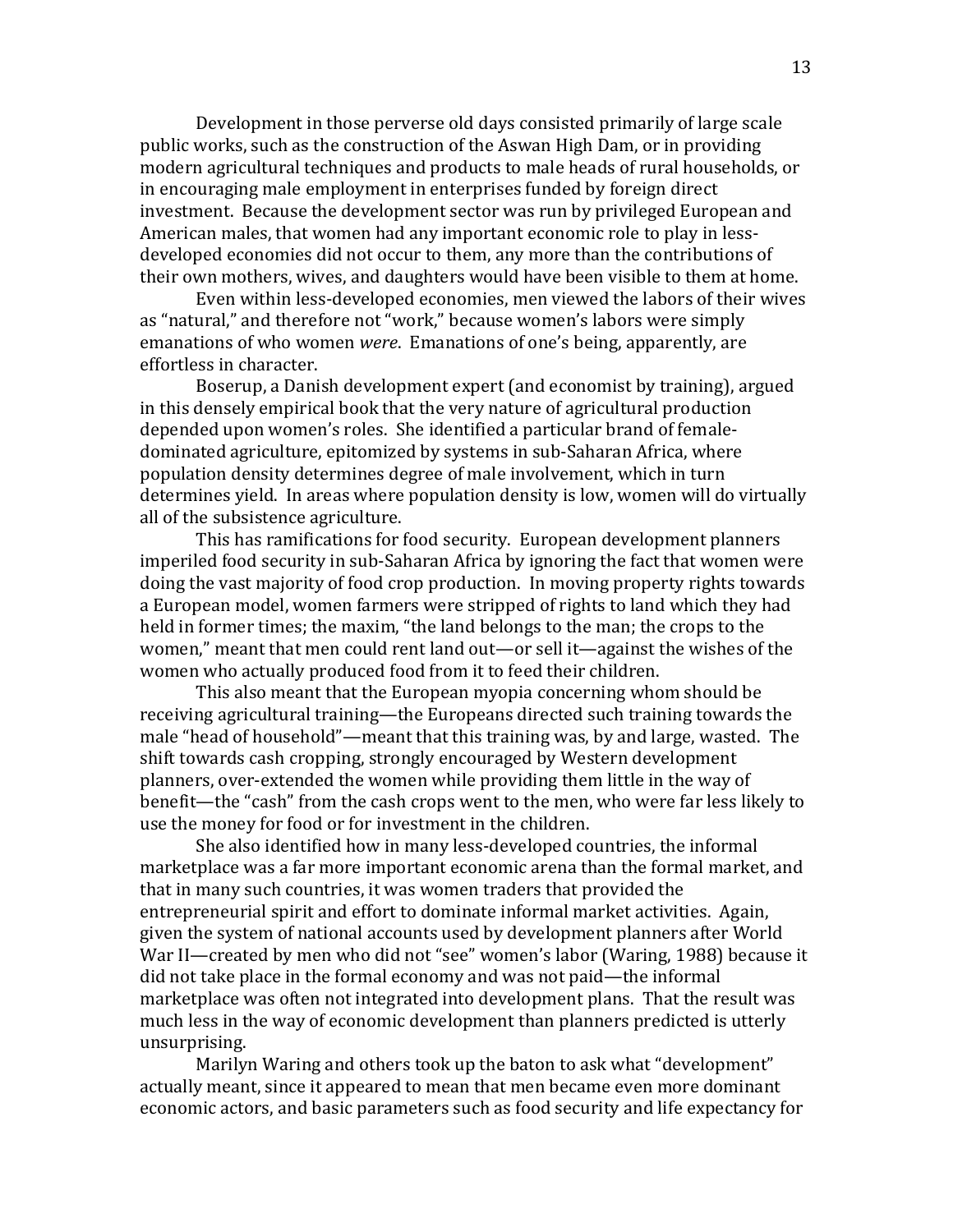women and the children they maintain *decreased* as a result of development programs. I am a big fan of this research agenda, and books by Nancy Folbre, Shirley Burrgraf, Joan Williams, and others fill my shelves. But it was Boserup that first helped us to see how impoverished, incomplete, and even perverse major tenets of International Political Economy were, and for that, IPE should be grateful.

# **3) Security Studies**

 In this section, I'm going to highlight my own work and the work of one of my co-authors, Mary Caprioli. I feel reluctant to do so, because it seems to be placing our work on a par with that of Ester Boserup and Ann Tickner, when I honestly don't feel that is justified. Nevertheless, since I am excited about the work we are doing in Security Studies, I do want to share it with you as another example of work that does the two step of "seeing what has been invisible," and then "re-asking the foundational questions."

 Our work is as densely empirical as Boserup's, because what we have discovered is that the lingua franca of male-dominated academic fields is expressed in terms of empirical findings. In modern-day IR, that also connotes the ability to demonstrate these findings in aggregate testing. This has been a bit of a stumbling block for feminist IR scholars, a significant number of whom feel that mathematical/statistical methods are anti-feminist—stripping human beings down to their attributes and imposing an interpretation upon subjects who have their own voice; a voice which should be respected. Mary and I and others have always felt that there is room for both types of analysis, and that if the aim is emancipatory, the result can credibly be called feminist. After all, how can you help someone see something that has been invisible to them using methods that are invisible to them, too? I think you have to start somewhere . . . you must meet in translation, despite the risks.

 Mary Caprioli started by asking some questions that had not been asked before, using solidly mainstream statistical methods. Her work relates measures of domestic gender inequality to state-level variables concerning conflict and security, with statistically significant results. Caprioli shows that states with higher levels of social, economic, and political gender equality are less likely to rely on military force to settle disputes (2000) Caprioli and Mark Boyer show that states exhibiting high levels of gender equality also exhibit lower levels of violence in international crises and disputes (Caprioli and Boyer, 2001). Examining aggregate data over a fifty-year period (1954–94), they found a statistically significant relationship between level of violence in crisis and the percentage of female leaders. Caprioli extends this analysis to militarized interstate disputes, and finds a similar relationship: states with the highest levels of gender equality display lower levels of aggression in these disputes, and were less likely to use force first (Caprioli, 2003).<sup>[iii](#page-25-0)</sup> Virtually the same pattern was found with respect to intrastate incidents of conflict (Caprioli, 2005). Caprioli and Peter Trumbore find that states characterized by norms of gender and ethnic inequality as well as human rights abuses are more likely to become involved in militarized interstate disputes and in violent interstate disputes, to be the aggressors during international disputes, and to rely on force when involved in an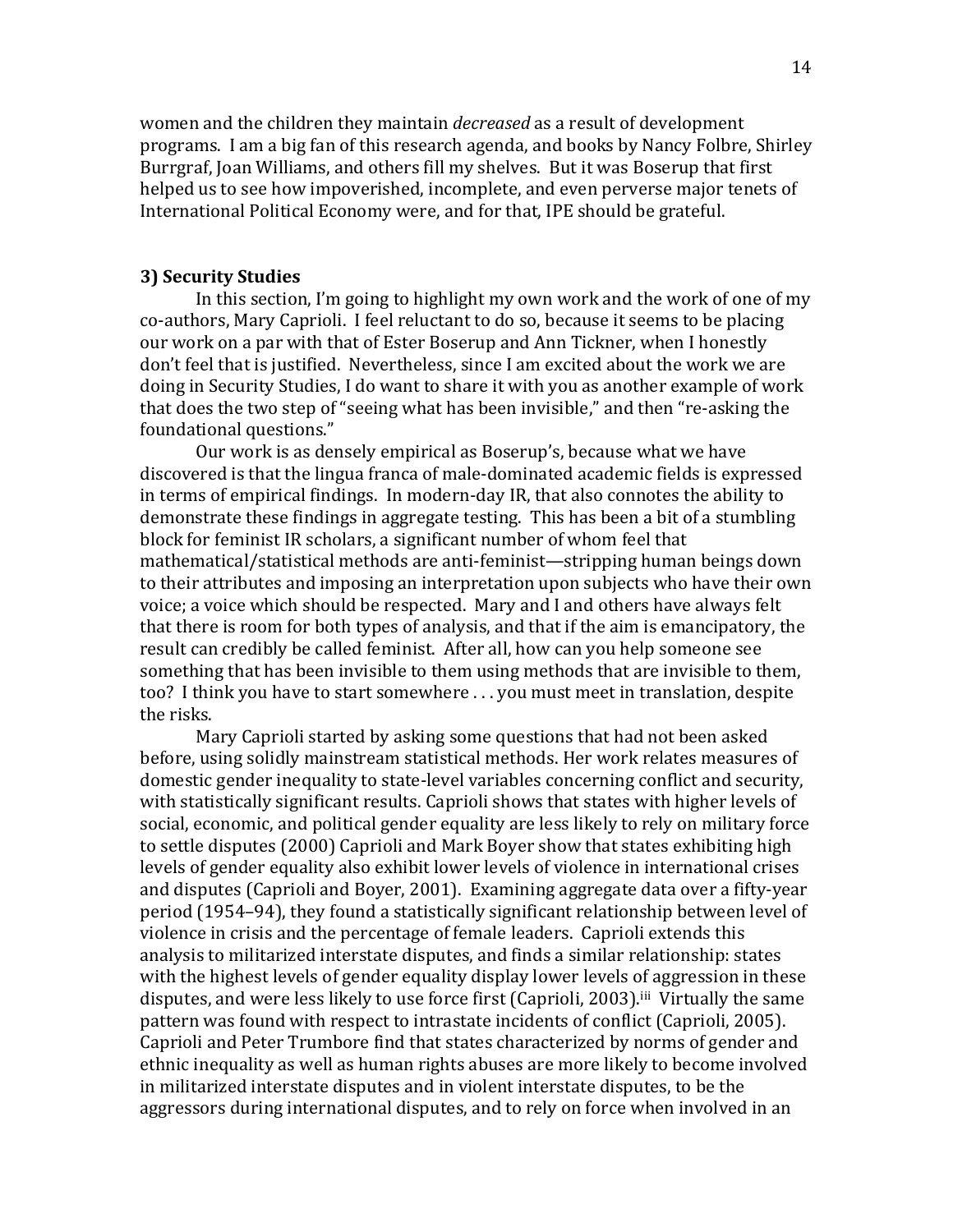international dispute (Caprioli and Trumbore, 2003a, 2003b, 2006). David Sobek and co-authors confirm Caprioli and Trumbore's findings that domestic norms centered on equality and respect for human rights reduce international conflict (Sobek et al., 2006). In sum, this body of work demonstrates that the promotion of gender equality goes far beyond the issue of social justice and has important consequences for international security.

 What still astounds me to this day is that no one had ever asked these questions before, nor answered them using conventional, mainstream methods. To her everlasting credit, Mary Caprioli did.

 The work I co-authored with Andrea Den Boer called *Bare Branches: The Security Implications of Asia's Surplus Male Population*, was the first foray I had ever made into using a feminist perspective within Security Studies (Hudson and Den Boer, 2004). The argument was that a gendercide against women in Asia, primarily the result of sex-selective abortion, had not been seen for the grave national security threat that it represented. It still boggles my mind that the disappearance of over 150 million women from one continent in just the space of one generation was not being viewed, prima facie, as a matter of national interest. But it wasn't. We actually had to assert that proposition and defend it empirically—and it was controversial. However, while this work was primarily qualitative process-tracing, it did have an influence, especially with the Chinese government, which began to address their nation's abnormal sex ratios more vigorously in keeping with the notion that a real threat to national security was developing. Of course, as a first step to helping others (primarily masculine others) see this, we had to define the threat not in terms of the loss of these women per se, but rather in terms of what effect the loss of these women had on men. I still shake my head that this is what we had to do, but those were the constraints on the concept of "national interest" within which we had to work at the time. Well, maybe we are still working within those constraints . . . .

 But after completing this book, I began to think more broadly of the relationship between the security of women and the security of states, and it is at that point that I cam across Mary's work. I cold-called her, and we determined to take this research agenda to a new level of sophisticiation.

 Two years ago, Mary, Bonnie Ballif-Spanvill, Chad Emmett, Rose McDermott and myself published a piece in *International Security* called "The Heart of the Matter: The Security of Women and the Security of States" (Hudson et al, 2009). Using a N-size of 141 countries, we were able to show through polytomous logistic regression that the best predictor of a nation-state's peacefulness is not their level of democracy, nor their level of wealth, nor whether the nation is predominantly Islamic or not. The best predictor is actually the level of violence against women within the society. Since then, various co-authors and I have broadened our efforts to show, for example, the linkage between gender subordination and suicide terrorism, the relationship between the prevalence of polygyny and the prevalence of inter- and intra-state conflict, and the association between highly inequitable family law favoring men and levels of violence against women. In other words, just as Ester Boserup made it impossible to continue talking about international development without talking about women, so, too, Mary and I and my other co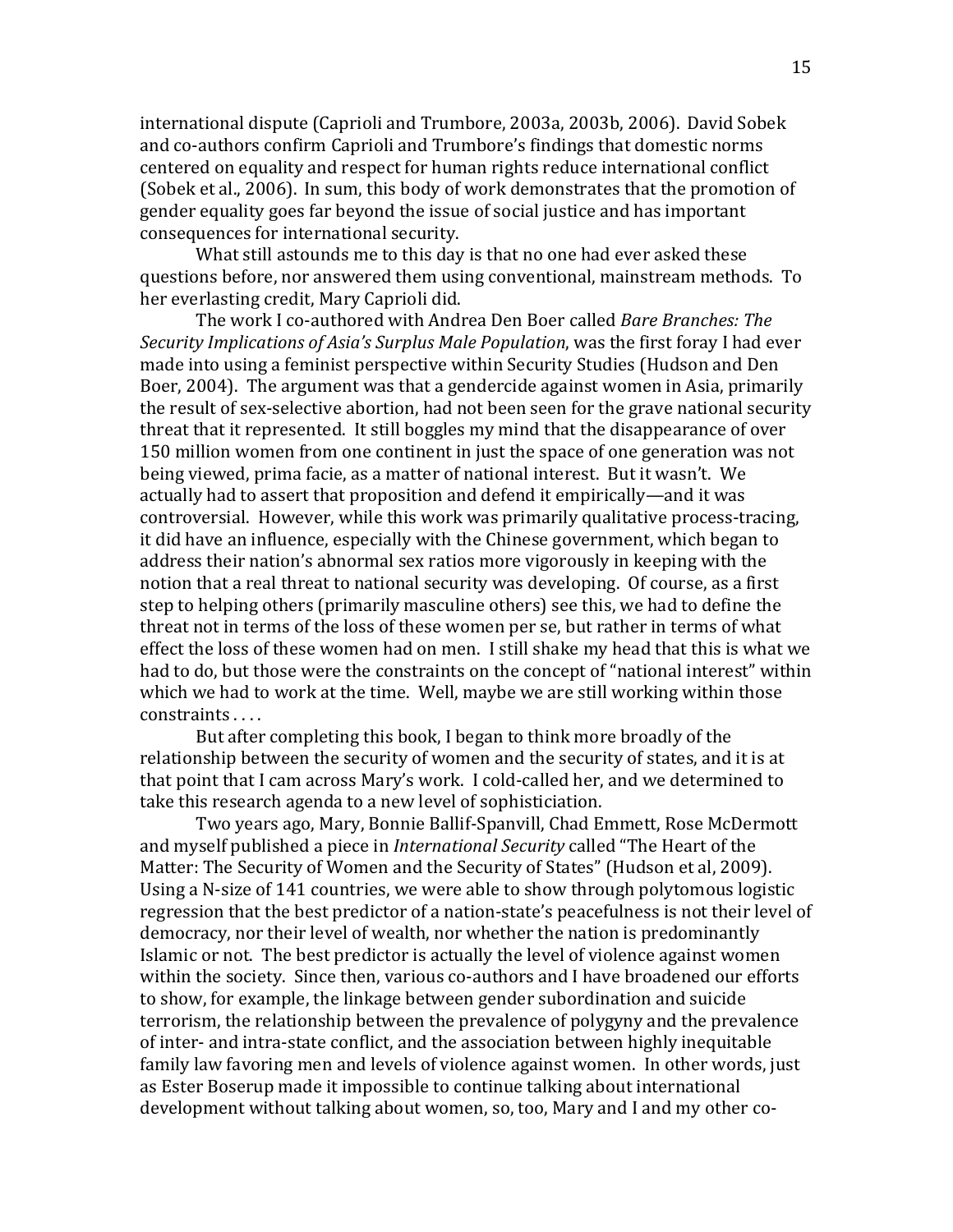<span id="page-15-0"></span>authors hope that soon it will also be impossible to continue talking about national and international security without talking about women.<sup>[iv](#page-25-0)</sup>

## **Creating a Mixed Social Science, Including Political Science and IR**

I hope I have made a strong case for hiring differently than we have heretofore done in political science departments. We simply do poorer political science when it is not a mixed endeavor. Pressing questions go unasked; important phenomena go unprobed because they have been rendered "invisible;" our incomplete or distorted theories lock us into dysfunctional ways of being; our methods may cut us off from vital sources of information; we stand mute before questions linking our research to values and morality; our policy prescriptions do not produce the good that we desire for our society.

 If we wish our departments to excel in the production of knowledge that is less incomplete and less distorted than what we hitherto have experienced, then we need to create a mixed scientific endeavor of political science. The only way to do that is to hire more of the best minds that are not gendered male—we need to hire more women. There should be adequate representation of both sexes within our departments of political science. (And, furthermore, all major research programmes should also have mixed lists of principal investigators, in my opinion. And women should not be brought in later as an afterthought; they must be involved in the formulation of the research question itself.)

 As we all know, there are real barriers to entering the field that affect predominantly women. There are significant challenges in staying once a woman has entered. And there are tangible glass ceilings that prevent women from obtaining meaningful authority and resources in the field, both of which are needed to create real voice and influence. At minimum , three broad areas of change must be undertaken:

--affirmative action in *hiring*

--work/family policies for *retention*

 --rock-solid female solidarity—implying the ability to make a big, collective stink—when women who deserve markers of *authority*, including resources, do not obtain them.<sup>v</sup>

 Because others, especially Kristen Monroe's APSA committee, have written in more detail about these issues (Monroe et al, n.d.), I will not adumbrate those here. Rather, I'd like to turn my attention to how female scholars can help turn political science and IR research into a more fully human endeavor by "doing" it.

## **Some Thoughts on Moving Social Science to a More Mixed Standpoint: Research Strategies**

 Since being asked to write this paper, I have thought a lot about how to place IR (and social science more generally) on a more mixed foundation, and what responsibility I have as a female scholar in IR to make this happen. What follows are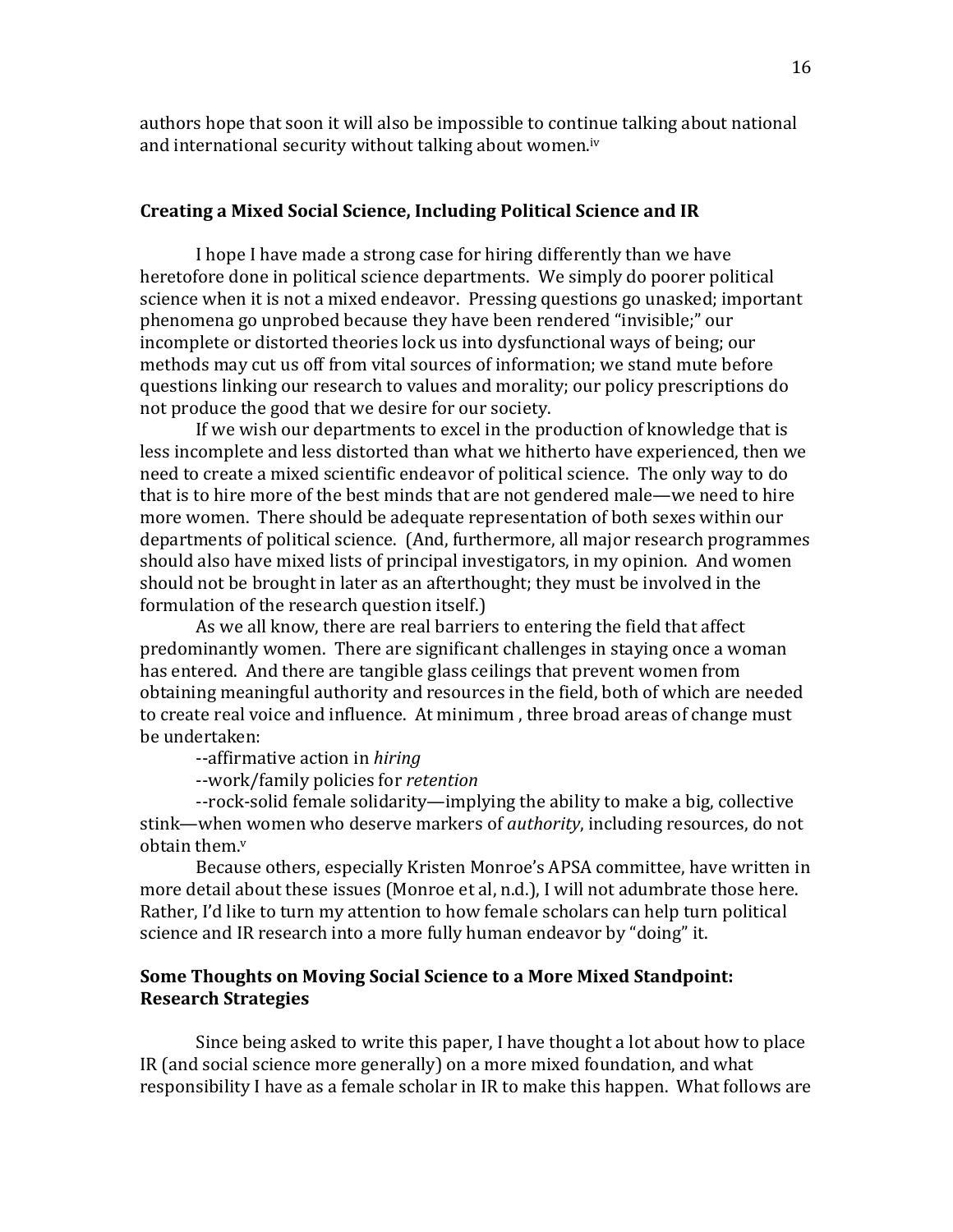merely some personal reflections. If any of these strike a chord, so much the better. And if they don't, no worries.

a) First, I have come to the conclusion that while deconstructive and postmodernist approaches are very insightful and a useful source of "seeing," ultimately one can't become so relativist that one cannot critique misogyny anymore. As Sandra Harding has said, "The feminist standpoint must be analytically impartial and epistemically non-relativist" (1983: 321). The feminist must retain the ability to make judgments about women's exclusion and devaluation.

b) Second, *pace* my departmental colleagues, the real action at the department level is with the students. Active, engaged mentoring of both undergraduates and graduates, including mentoring in the value of mixed human endeavor, is crucially important. Students are not the least important members of a department; they are the most important. One day they will populate the faculties of political science and international relations.

c) Next, at the beginning of mixed social science, some of the most important work we can do as women scholars is the "two step": asking why certain things are invisible, and asking what would happen to our constructs if they were visible. That means that once past tenure, the best contributions we as females could be making are not in normal science but in thinking outside of an important mainstream box. While we are slogging through tenure, we should be developing plans for what box we'd tackle as soon as we got tenure.

d) A real pet peeve of mine is the culture of adversarial academic encounter. My department gets into this in a big way: we have a weekly faculty research meeting, which is sometimes referred to as a "roast," and other times is characterized as "ganging up" on someone, or "trying for the dunk tank." After 20 odd years of this, I finally just stopped going. I couldn't stomach it any more. It was like some kind of ritual "counting coup," played with relish by the men in the department. I found it counterproductive, to say the least.

I'd like us as females to find alternatives to the adversarial approach. Is it possible to explore the strengths and weaknesses of another's work without going after it with a 2x4? And why would developing an alternative be important? Addelson asserts that the adversarial method colors our worldview, affecting the theories we build. For example, she says : "[Scientists] like in societies marked by dominance of group over group. As specialists, they compete for positions at the top of their professional hierarchies, which allow them to exericise cognitive authority more widely. . . . It is no wonder that our specialists continually present us with metaphysical descriptions of the world in terms of hierarchy, dominance, and competition. The wonder is that we get any development of our understanding at all" (Addelson, 1983: 181).

Along the same lines, Janice Moulton asks: Can our aim be not to rebut, but to show people how to think for themselves? (Moulton, 1983) She continues, "It may seem that aggression is essential where there is competition, but people who just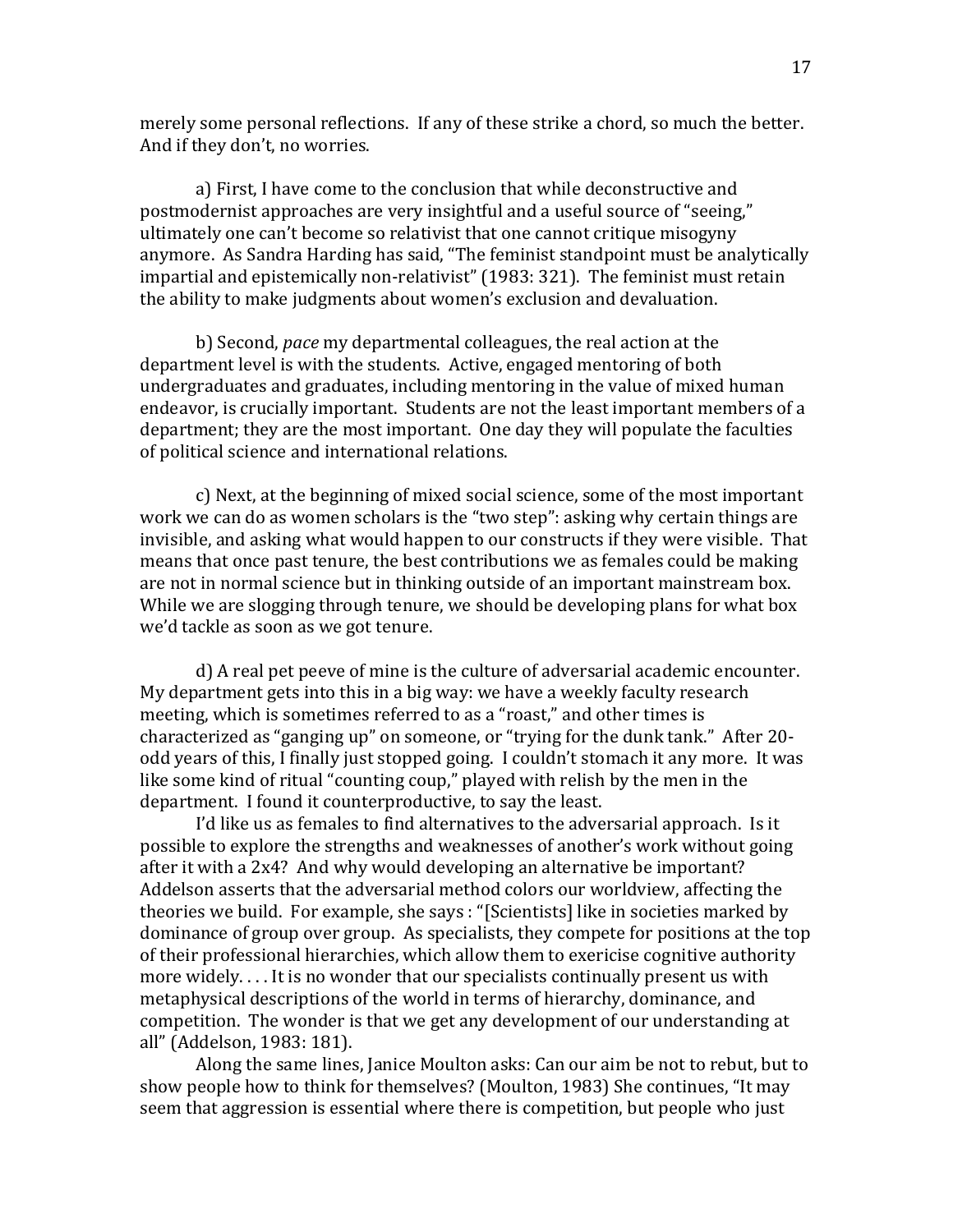try to do their best, without deliberately trying to do in the other guy may do equally well or even better" (1983: 151). Similarly, Gross and Averill note that "[G]oing on as efficiently as possible about one's business, in the patriarchal mentality, does not mean doing well for its own sake but striving to excel specifically at the expense of one's colleagues (read: competitors)" (1983: 79). Is this likely or unlikely to provide us with the best results? And since when does aggression equate to competence?

Moulton explores other negative effects of this manner of "engagement" with another's ideas: "the adversary paradigm prevents us from seeing that systems of ideas which are not directed to an adversary may be worth studying and developing, and that adversarial reasoning may be incorrect for nonadversarial contexts" (1983: 161). And that's not all, according to Moulton: "Philosophy, by attention to extreme positions because they are extreme, presents a distorted picture about what sorts of positions are worthy of attention, giving undo attention and publicity to positions merely because they are those of a hypothetical adversary's and possibly ignoring positions which make more valuable or interesting claims . . . The adversary paradigm [allows] only systems of ideas that can be advocated and defended, and denying that philosophy might examine a system of ideas for its own sake, or for its connections with other systems" (158).

 Indeed, we may get so caught up in maneuvers of offense and defense that we let the city we are defending fall into decay: "Some programmatic claims that were once quite popular are now in disrepute . . . not because they were disproved, perhaps more because they failed to succeed—no one ever worked out the details" (Moulton, 1983: 155). I agree with Moulton's conclusion that, "If the [Adversary method] were merely one procedure among many for philosophers to employ, there might be nothing worth objecting to except that conditions of hostility are not likely to elicit the best reasoning. But when it dominates the methodology and evaluation of philosophy, it restricts and misrepresents what philosophic reasoning is" (153).

e) I also think female scholars can lead the way in bridging more detached and more involved methodologies. Interestingly, given the terminology used by Agacinski, this is often called the "mixed method" approach. I think we as female scholars should be as capable of running a multiple regression as doing an ethnographic field study and vice versa.

f) I think female scholars also have a special responsibility to bring the moral back in our fields of study. As noted by Tickner (above) that may mean introducing an ethic of care into our scientific method. Moulton notes, "The reasoning needed for people who care about others will be different than for people who do not care about others at all" (Moulton, 1983: 164). And Palmeri rightly states, "[T]he progress of human civilization depend[s] on our interest in the reproduction of mothering and the mothering of reproduction" (1983: 115). As female social scientists, we must favor all that is life-affirming and life-sustaining, and we must retain our respect for the other's will. This is not to say that our efforts in this respect should let our male colleagues off the hook, but rather that since our culture may have taught our male colleagues that morality and science don't mix, we must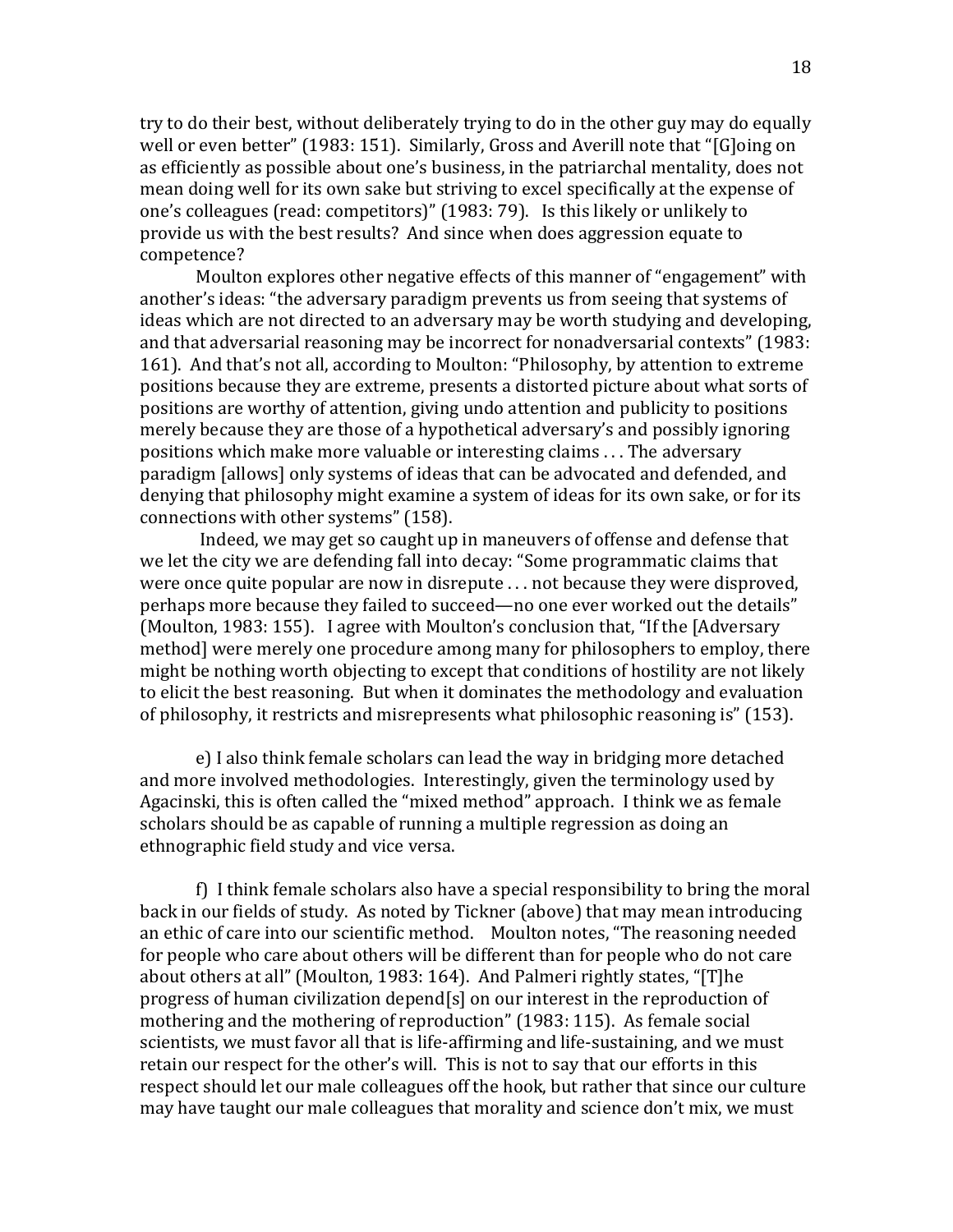be prepared to offer our work as an example of why this cultural tradition is not beneficial either to science or to the society in which science is taking place. As Flax puts it, "In philosophy, being (ontology) has been divorced from knowing (epistemology) and both have been separated from either ethics or politics. . . . [T]here is a rigid distinction between fact and value which has had the effect of consigning the philosopher to silence on issues of utmost importance to human life" (Flax, 1983: 248). This should not be; we must help dismantle those barriers.

 Part of this effort will be continual reminders by female social scientists that human beings are not billiard balls, but agents. Crafting methods that allow us to see and study agency in action becomes part of the mandate, then.<sup>[vi](#page-15-0)</sup> Critiquing methods that obscure agency likewise. This also implies that we must retain the ability to trace agency to outcomes in order to support a vision of meaningful accountability within the realm of international affairs. Not only must we be mindful of the accountability of our subjects, we must be mindful of our own accountability for the world our research helps to create.

g) Uncomfortable with the work in your field? One way of probing your discontent is to apply the work to a female context. For example, picture a group of women nursing their babies together. Will it be a "war of all against all" in that context? Will life be nasty, brutish, and short amongst those mothers? Will they resent the dependency of their babies, and only feed them if the babies agree to enter into a social contract first? Gynecentric models make great counterfactuals to uncover theorizing based on hidden androcentric models (Longino and Doell, 1987).

And don't forget to look at language being used—discourses create rather than reveal truth. Look at how the data are described and interpreted; indeed, look what data is sought to answer a particular question. As Keller and Grontkowski note, " [U]nderlying assumptions escape our attention by virtue of being too familiar. Unnoticed, they can form both our concepts of knowledge and the language in which those concepts are formed" (1983: 208).

h) Train conventionally, then question the limitations of those conventions from within. Take all that you can from your educational experience, even if it is unabashedly masculinist. And then, as Scheman suggests, "Women who have been allowed and trained to "think like men" are using that training to think more clearly—which means more radically—like women, that is, like people who are living real, embodied lives" (Scheman, 1983: 240). Conventional training can be a real asset precisely to the one who sees problems with it.

i) Let's face it, the only way to do mixed science is to *live* mixity. That may mean changing relations within our own families and within our own departments; as Donna Haraway says (231), "As we transform the foundations of our lives, we will know how to build natural sciences to underpin new relations with the world" (1987: 231). Social sciences, as well.

This means that our best efforts will be grounded in experience. Nancy Hartsock states, "Feminist theorists must demand that feminist theorizing be grounded in women's material activity and must as well be a part of the political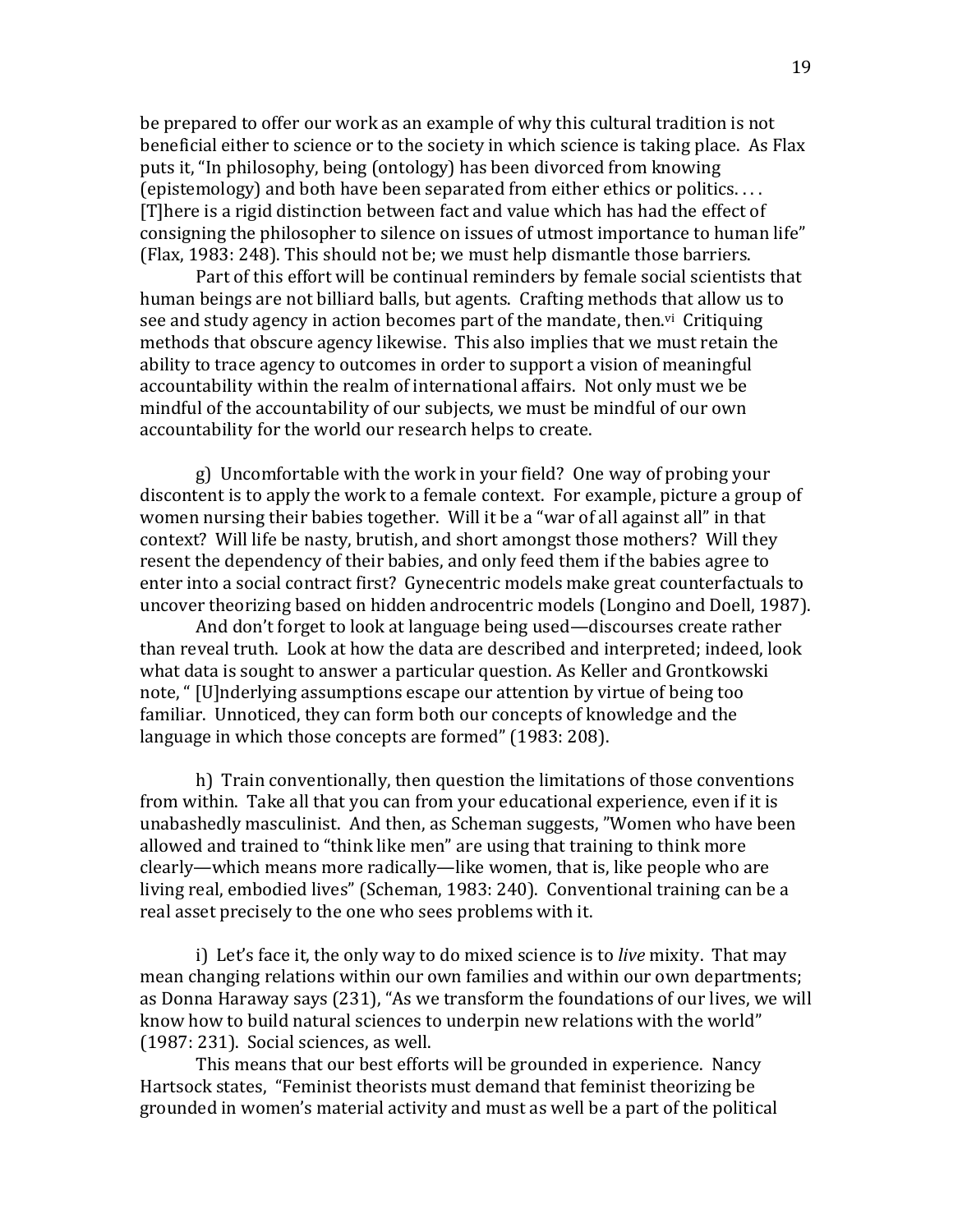struggle necessary to develop areas of social life modeled on this activity . . . The experience of continuity and relation—with others, with the natural world, of mind with body—provides an ontological base for developing a non-problematic social synthesis, a social synthesis which need not operate through the denial of the body, the attack on nature, or the death struggle between the self and other" (1987: 304, 303). This means we must be wary of any attempts by men to take from us our female bodily experiences, as men have done fairly successfully with the female experience of childbirth. Our groundedness rests in good part upon our bodily, lived experiences as women. These are not to be relinquished lightly.

Grounded theory, or concrete theory, should be something that female social scientists are known for. As Nancy Hartsock has expressed, "If humans are not what they eat but what they do, [then] in any society with systematically divergent practical activities, one should expect the growth of logically divergent worldviews . . . Thinking is a form of human activity which cannot be treated in isolation from other forms of human activity including the forms of human activity which in turn shape the humans who think. Consequently, philosophies will inevitably bear the imprint of the social relations out of which they and their creators arose" (1987: 286, 248). Our work should bear the imprint of our lived female ground.

j) This means, then, that female social scientists would do well to bring the body back into social science. What is interesting is how much of the new work in neuropolitics, the study of emotion in decisionmaking, the study of hormones in choice, is being done by women. I think here of all the pioneering work done by scholars like Rose McDermott and Neta Crawford, among others.

k) In my opinion, female social scientists should be vigilant concerning the appearance of dualities in the theorizing of our fields. Women know where these dualities are typically headed—straight to hierarchy. If a duality is posited, we should be consistently guarding against the shift towards privileging one of the two over the other. In typical masculinist thought, "other=threat=bad=subordinate it to neutralize the threat." If we see this little dance beginning, we must try to nip it in the bud. We must model seeing difference without hierarchizing it.

l) Female social scientists should attempt to move social science past a purely instrumentalist notion of cooperation. We who have nursed children at our breast know that other human beings are not simply means to our self-interested ends; they are ends in their own right. Instrumental rationality is simply not a description of the real world, if that world includes females. It is time to re-define rationality along lines that a mother could recognize. Scheman offers a corrective, suggesting that, "[Women] are less likely to speak naturally in voices at once abstractly disembodied and autonomously self-defining. . . . I would urge us to speak out of [women's] experience, in part as a way of changing it, but also out of a recognition of what there is to learn from the perspectives on human life that have been distinctively ours . . . {We must] look at the practices that form our lives as women, by taking them seriously, listening to what we do, and finding the voices with which to speak what we hear" (Scheman, 1987: 242, 241).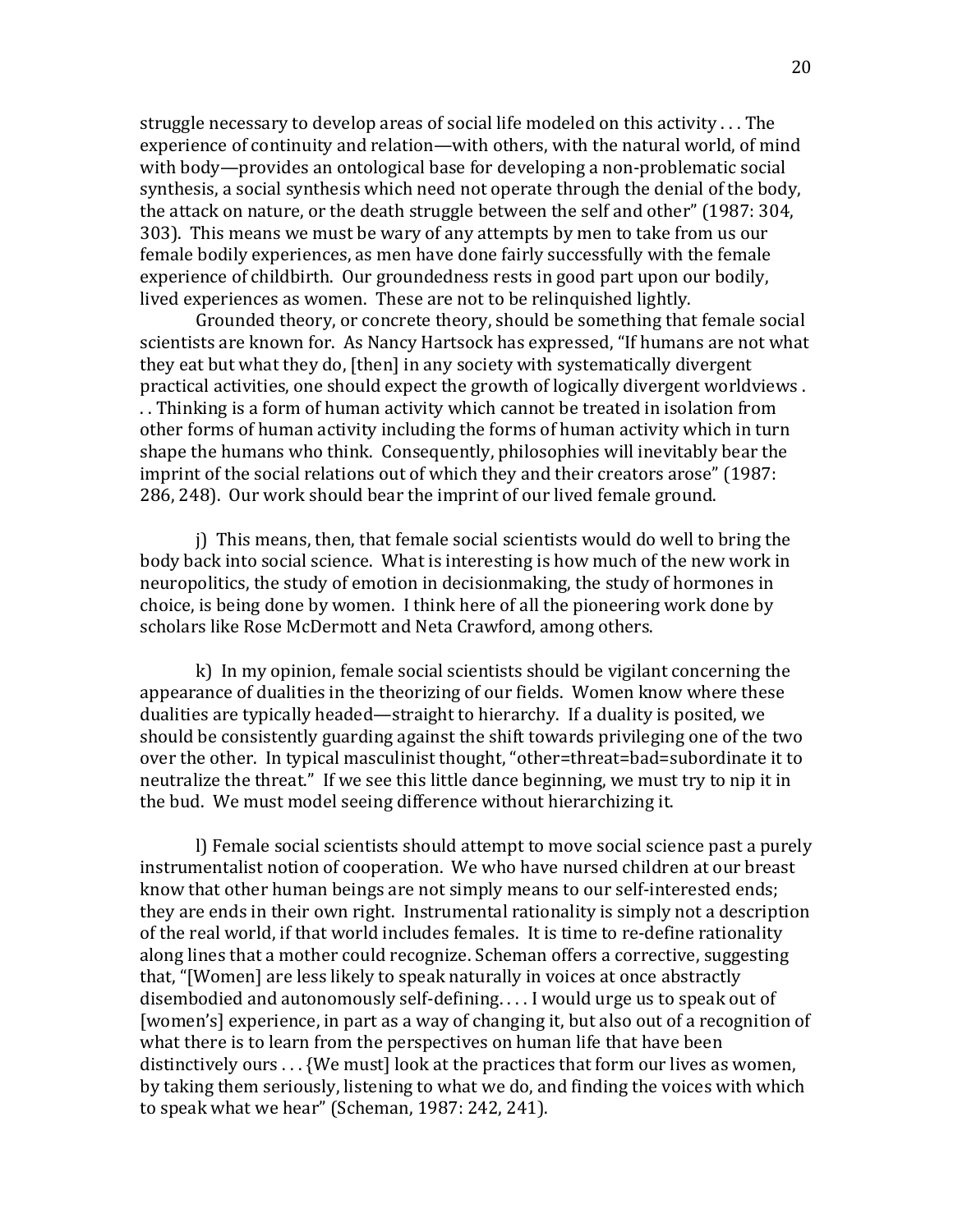m) Last, but not least, as female social scientists, we must become conscious of our important role in changing the academy for the better. We may think of ourselves as less powerful or more marginalized than our male colleagues, and on one level that might be true. But in terms of real transformative potential, female social scientists have the power, because of their lived, embodied experience, to make a big difference in their disciplines. They have the power to transform their disciplines into truly human endeavors, with a more complete and less perverse knowledge base. As Jill Johnston famously put it, "until recently very few of us realized we were women." And very few realized that women, qua women, could be powerfully transformative within the academy.

 And that means women have to speak up. Yes, it is quite possible that you will be ignored, or resented, or ostracized if you speak up. But as George Bernard Shaw famously said, "Reasonable people adapt themselves to the world. Unreasonable people attempt to adapt the world to themselves. All progress, therefore, depends on unreasonable people." It's time for women to be purposefully unreasonable (at least after they get tenure). After all, since Aristotle and well before, women have simply been assumed to be unreasonable (when in fact the patriarchal system could not have endured if women were so). It is time for women to be unreasonable for the sake of mixed human endeavor; it is time for them to be unreasonable for the sake of all their children, sons and daughters alike, and for our common human future.

And it is my hope that female social scientists would be among the most unreasonable women of all . . .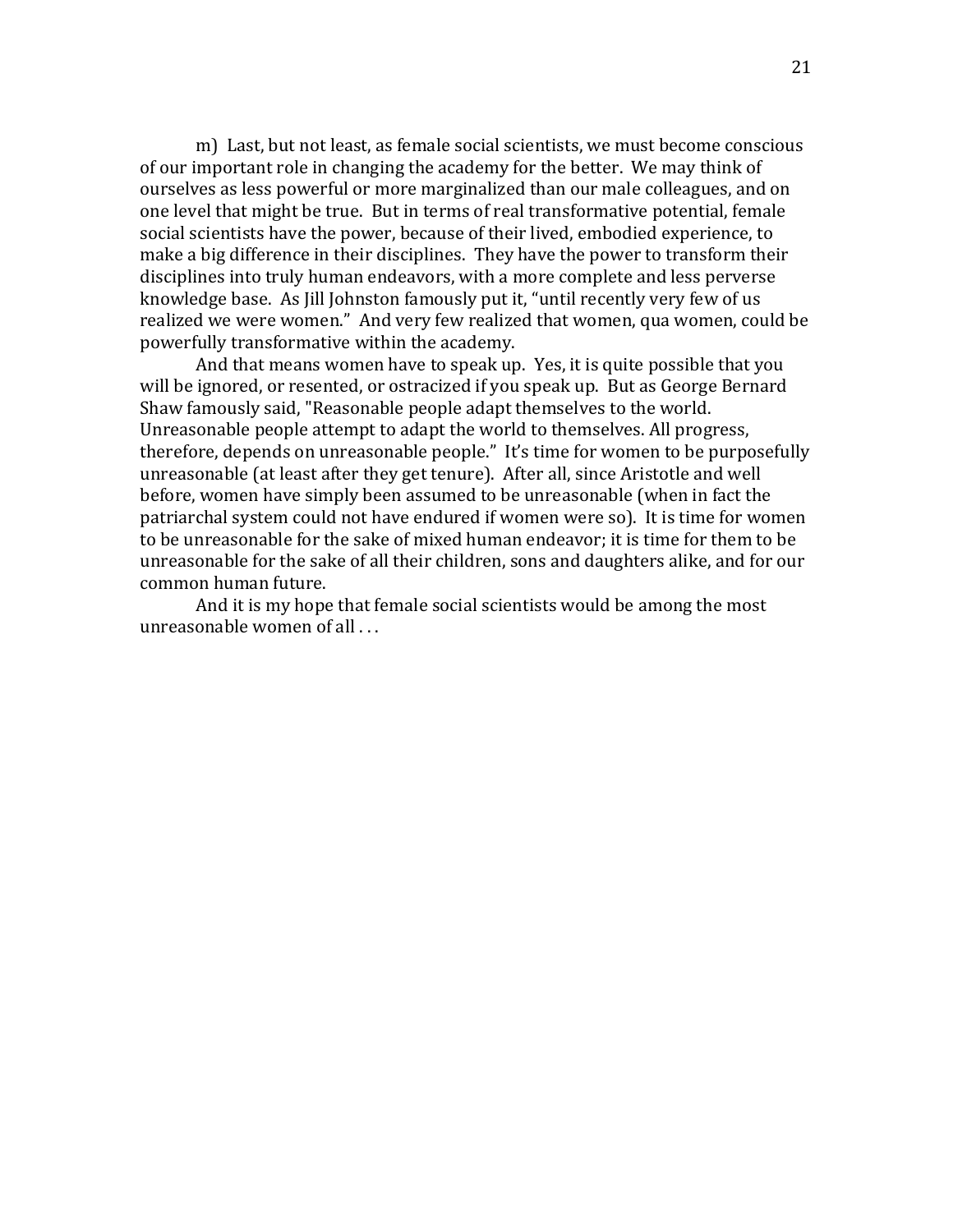#### **References**

Addelson, Kathryn Pyne (1983) "The Man of Professional Wisdom," in Sandra Harding and Merrill B. Hintikka (eds.), *Discovering Reality: Feminist Perspectives on Epistemology, Metaphysics, Methodology, and Philosophy of Science*, Boston: D. Reidel Publishing Company, pp. 165-186).

Agacinski, Sylviane (2001) *The Parity of the Sexes*, New York: Columbia University Press.

Boserup, Ester (1970) *Woman's Role in Economic Development*, New York: St. Martin's Press.

Caprioli, Mary (2000) "Gendered Conflict," *Journal of Peace Research* Vol. 37, No.1, pp. 51-68.

Caprioli, Mary (2003) "Gender Equality and State Aggression: The Impact of Domestic Gender Equality on State First Use of Force," *International Interactions* Vol. 29, No. 3; pp. 195-214.

Mary Caprioli, Mary (2005) "Primed for Violence: The Role of Gender Inequality in Predicting Internal Conflict," *International Studies Quarterly*, Vol. 49 No. 2, pp. 161- 178.

Caprioli, Mary and Mark A. Boyer, "Gender, Violence and International Crisis," *Journal of Conflict Resolution,* Vol. 45, No. 4 (2001), pp. 503 -518.

Caprioli, Mary and Peter F. Trumbore (2003a) "Hierarchies of Dominance: Identifying Rogue States and Testing Their Interstate Conflict Behavior. *European Journal of International Relations.* Vol. 9 No. 3, pp. 377-406.

 Caprioli, Mary and Peter Trumbore (2003b) "Ethnic Discrimination and Interstate Violence: Testing the International Impact of Domestic Behavior," *Journal of Peace Research* Vol. 40, No. 1, pp. 5-23.

Caprioli, Mary and Peter F. Trumbore (2006) "Human Rights Rogues in Interstate Disputes, 1980-2001," *Journal of Peace Research* Vol. 43, No. 2 (2006), pp. 131-148.

Elshtain, Jean Bethke (1988) *Meditations on Modern Political Thought: Maculine/Feminine Themes from Luther to Arendt*, University Park: Pennsylvania State University Press.

Flax, Jane (1983) "Political Philosophy and the Patriarchal Unconscious: A Psychoanalytic Perspective on Epistemology and Metaphysics," in Sandra Harding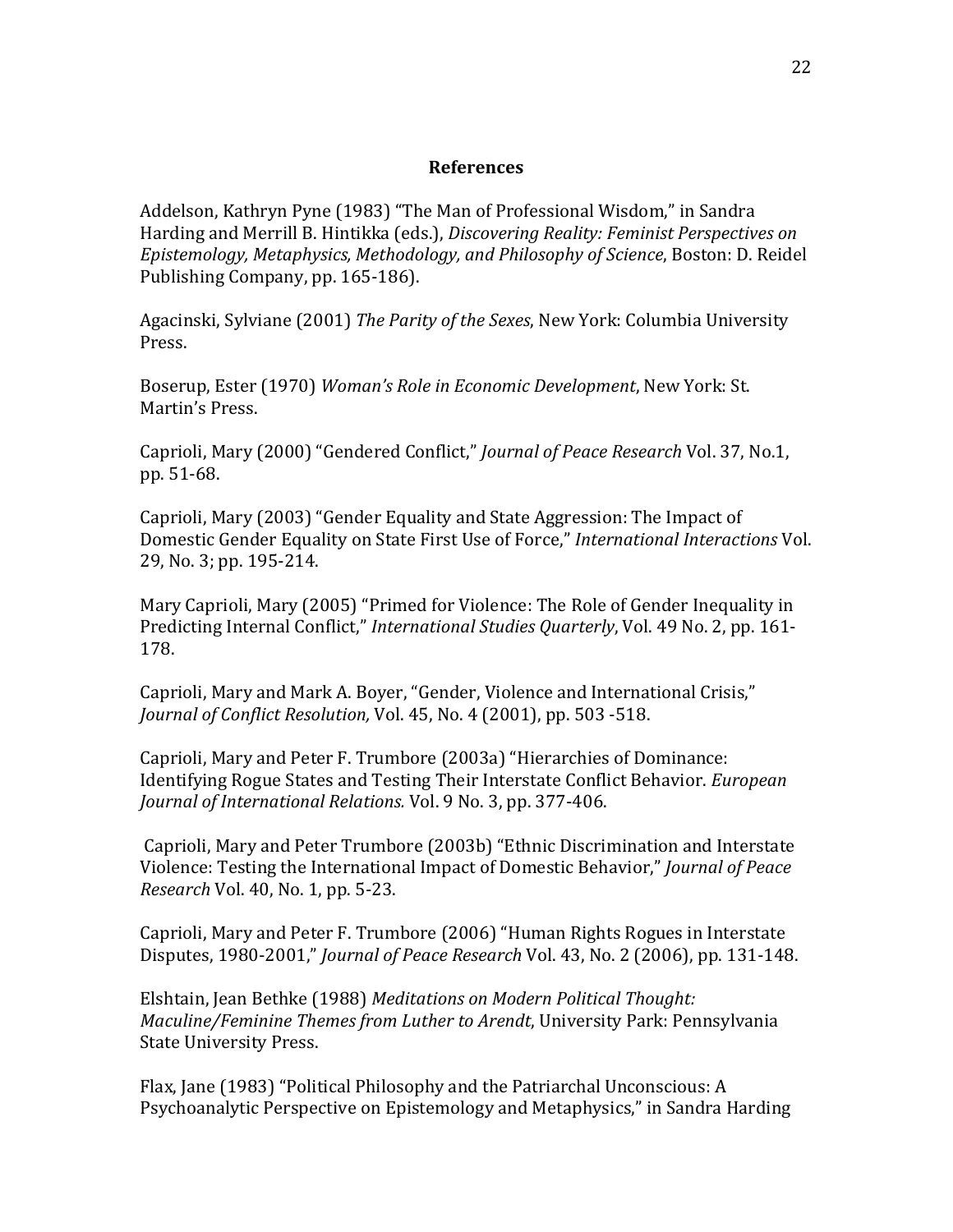and Merrill B. Hintikka (eds.), *Discovering Reality: Feminist Perspectives on Epistemology, Metaphysics, Methodology, and Philosophy of Science*, Boston: D. Reidel Publishing Company, pp. 245-282.

Gilligan, Carol and David Richards (2008) *The Deepening Darkness: Patriarchy, Resistance, and Democracy's Future,* New York: Cambridge University Press.

Gross, Michael and Mary Beth Averill (1983) "Evolution and Patriarchal Myths of Scarcity and Competition," in Sandra Harding and Merrill B. Hintikka (eds.), *Discovering Reality: Feminist Perspectives on Epistemology, Metaphysics, Methodology, and Philosophy of Science*, Boston: D. Reidel Publishing Company, pp. 71-96.

Haraway, Donna (1987) "Animal Sociology and a Natural Economy of the Body Politic, Part I: A Political Physiology of Dominance", in Sandra Harding and Jean F. O'Barr (eds.) *Sex and Scientific Inquiry*, Chicago: University of Chicago Press, pp. 217- 232.

Harding, Sandra (1983) "Why Has the Sex/Gender System Become Visible Only Now?" in Sandra Harding and Merrill B. Hintikka (eds.), *Discovering Reality: Feminist Perspectives on Epistemology, Metaphysics, Methodology, and Philosophy of Science*, Boston: D. Reidel Publishing Company, pp. 311-324.

Harding, Sandra (1987) "The Instability of the Analytical Categories of Feminist Theory," in Sandra Harding and Jean F. O'Barr (eds.) *Sex and Scientific Inquiry*, Chicago: University of Chicago Press, pp. 283-302.

Harding, Sandra and Merrill B. Hintikka (eds.) (1983) *Discovering Reality: Feminist Perspectives on Epistemology, Metaphysics, Methodology, and Philosophy of Science*, Boston: D. Reidel Publishing Company.

Harding, Sandra and Jean F. O'Barr (eds.) (1987) *Sex and Scientific Inquiry*, Chicago: University of Chicago Press.

Hartsock, Nancy (1983) ""The Feminist Standpoint: Developing the Ground for a Spcifically Feminist Historical Materialism," in in Sandra Harding and Merrill B. Hintikka (eds.), *Discovering Reality: Feminist Perspectives on Epistemology, Metaphysics, Methodology, and Philosophy of Science*, Boston: D. Reidel Publishing Company, pp. 283-310.

Hudson, Valerie M. (2006) *Foreign Policy Analysis: Classic and Contemporary Theory*, Lanham: Rowman and Littlefield.

Hudson, Valerie M., Mary Caprioli, Bonnie Ballif-Spanvill, Rose McDermott, Chad F. Emmett (2008/2009) "The Heart of the Matter: The Security of Women and the Security of States," *International Security*, Vol. 33, No. 3 , pp. 7-45.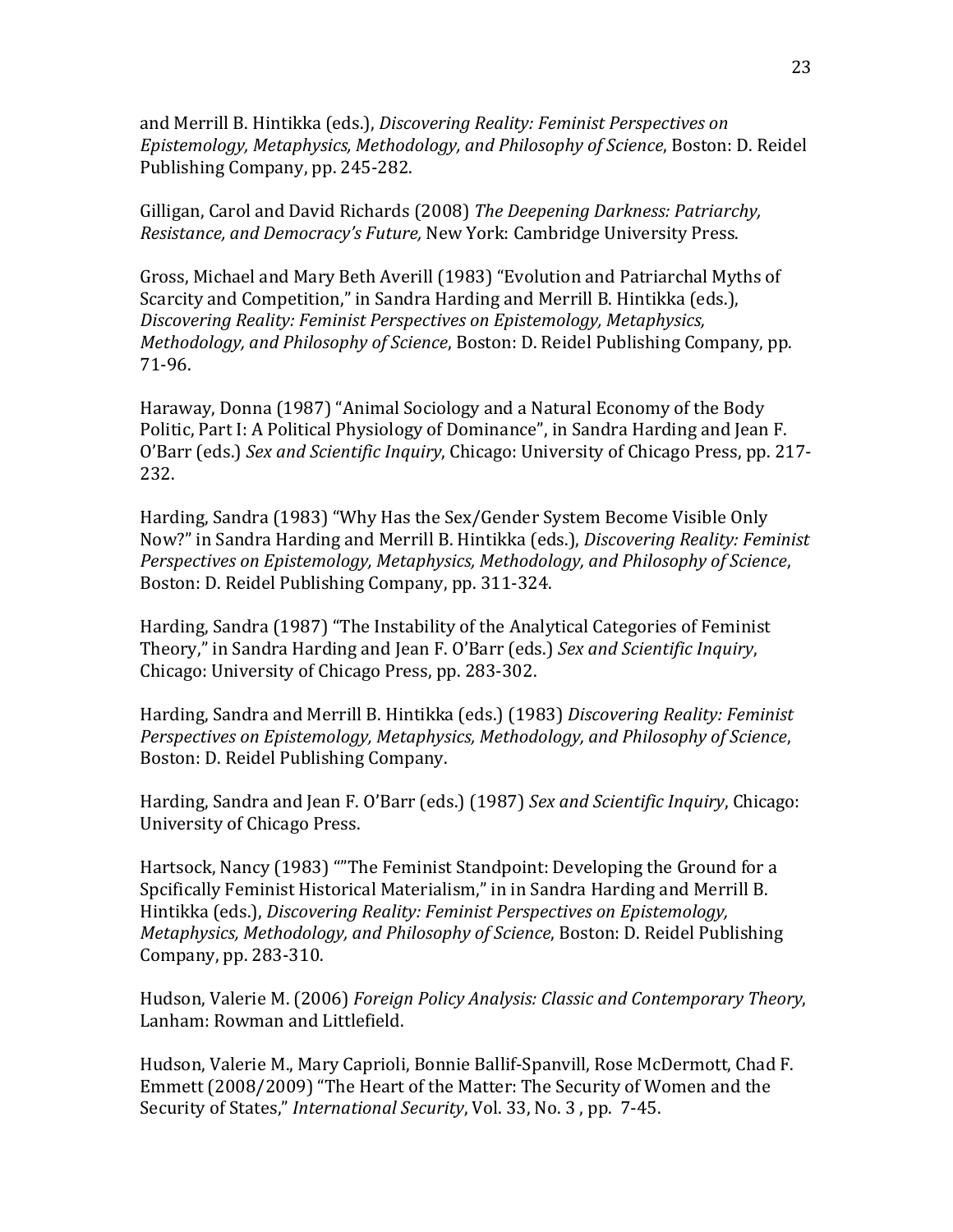Hudson, Valerie M. and Andrea M. Den Boer (2004) *Bare Branches: The Security Implications of Asia's Surplus Male Population*, Cambridge: MIT Press.

Keller, Evelyn Fox (1983) "Gender and Science," in Sandra Harding and Merrill B. Hintikka (eds.), *Discovering Reality: Feminist Perspectives on Epistemology, Metaphysics, Methodology, and Philosophy of Science*, Boston: D. Reidel Publishing Company, pp. 187-206.

Keller, Evelyn Fox (1987) "Feminism and Science," in Sandra Harding and Jean F. O'Barr (eds.) *Sex and Scientific Inquiry*, Chicago: University of Chicago Press, pp. 233- 246.

Keller, Evelyn Fox and Christin R. Grontkowski (1987) "The Mind's Eye," in Sandra Harding and Merrill B. Hintikka (eds.), *Discovering Reality: Feminist Perspectives on Epistemology, Metaphysics, Methodology, and Philosophy of Science*, Boston: D. Reidel Publishing Company, pp. 207-226.

Longino, Helen and Ruth Doell, "Body, Bias, and Behavior" A Comparative Analysis of Reasoning in Two Areas of Biological Science," in Sandra Harding and Jean F. O'Barr (eds.) *Sex and Scientific Inquiry*, Chicago: University of Chicago Press, pp. 165- 186

Marcil-Lacoste, Louise (1983) "The Trivialization of the Notion of Equality," in Sandra Harding and Merrill B. Hintikka (eds.), *Discovering Reality: Feminist Perspectives on Epistemology, Metaphysics, Methodology, and Philosophy of Science*, Boston: D. Reidel Publishing Company, pp. 121-138.

Marshall, Monty G. and Donna Ramsey (1999) "Gender Empowerment and the Willingness of States to Use Force," Unpublished research paper, Center for Systemic Peace (1999), available at http:/[/www. members . aol. com/CS](http://www.members.aol.com/C)Pmgm/

Melander, Erik "Gender Equality and Interstate Armed Conflict," *International Studies Quarterly*, Vol. 49 No. 4 (2005), pp. 695-714

Monroe, Kristen and others (n.d.) "Ad Hoc Committee on Workable Solutions to Advancing Women in the Profession," American Political Science Association, http://www.apsanet.org/content 75309.cfm , accessed 23 August 2011.

Moulton, Janice (1983) "A Paradigm of Philosophy: The Adversary Method," in Sandra Harding and Merrill B. Hintikka (eds.), *Discovering Reality: Feminist Perspectives on Epistemology, Metaphysics, Methodology, and Philosophy of Science*, Boston: D. Reidel Publishing Company, pp. 149-164.

Okin, Susan Moller (1979) *Women in Western Political Thought*, Princeton: Princeton University Press.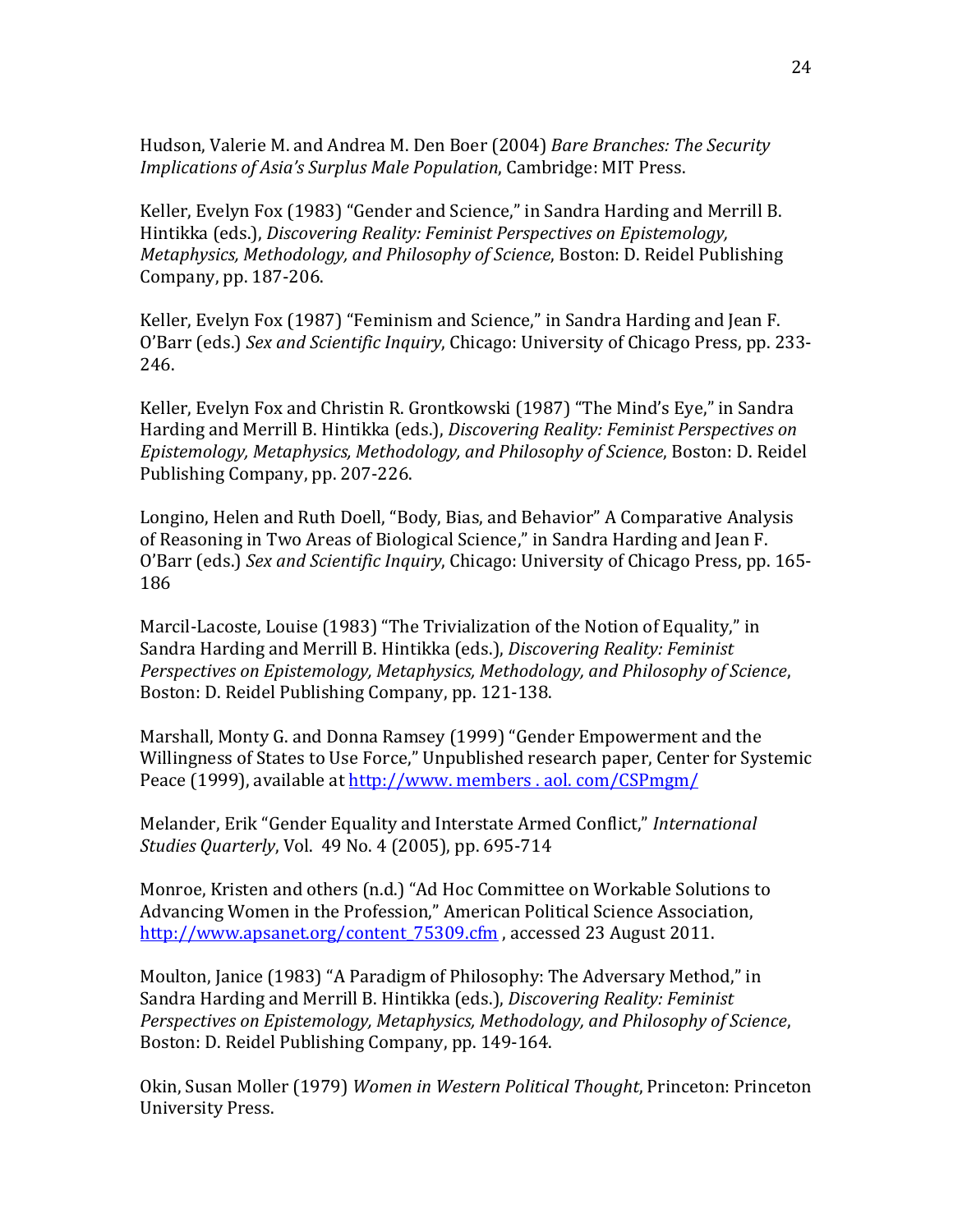Palmeri, Anna (1983) "Charlotte Perkins Gilman: Forerunner of a Feminist Social Science," in Sandra Harding and Merrill B. Hintikka (eds.), *Discovering Reality: Feminist Perspectives on Epistemology, Metaphysics, Methodology, and Philosophy of Science*, Boston: D. Reidel Publishing Company, pp. 97-120.

Scheman, Naomi (1983) "Individualism and the Objects of Psychology," in Sandra Harding and Merrill B. Hintikka (eds.), *Discovering Reality: Feminist Perspectives on Epistemology, Metaphysics, Methodology, and Philosophy of Science*, Boston: D. Reidel Publishing Company, pp. 225-241.

Shields, Stephanie A. (1987) "The Variability Hypothesis: The History of a Biological Model of Sex Differences in Intelligence," in Sandra Harding and Jean F. O'Barr (eds.), *Sex and Scientific Inquiry*, Chicago: University of Chicago Press, pp. 187-215.

Sobek, David, M. Rodwan Abouharb, and Christopher G. Ingram (2006) "The Human Rights Peace: How the Respect for Human Rights at Home Leads to Peace Abroad," *The Journal of Politics*. Vol. 68, No. 3, pp. 519-529.

Tickner, J. Ann (1992) Gender and International Relations: Feminist Perspectives on Achieving Global Security, New York: Columbia University Press.

Waring, Marilyn (1999) *Counting for Nothing: What Men Value and What Women are Worth*, Toronto: University of Toronto Press.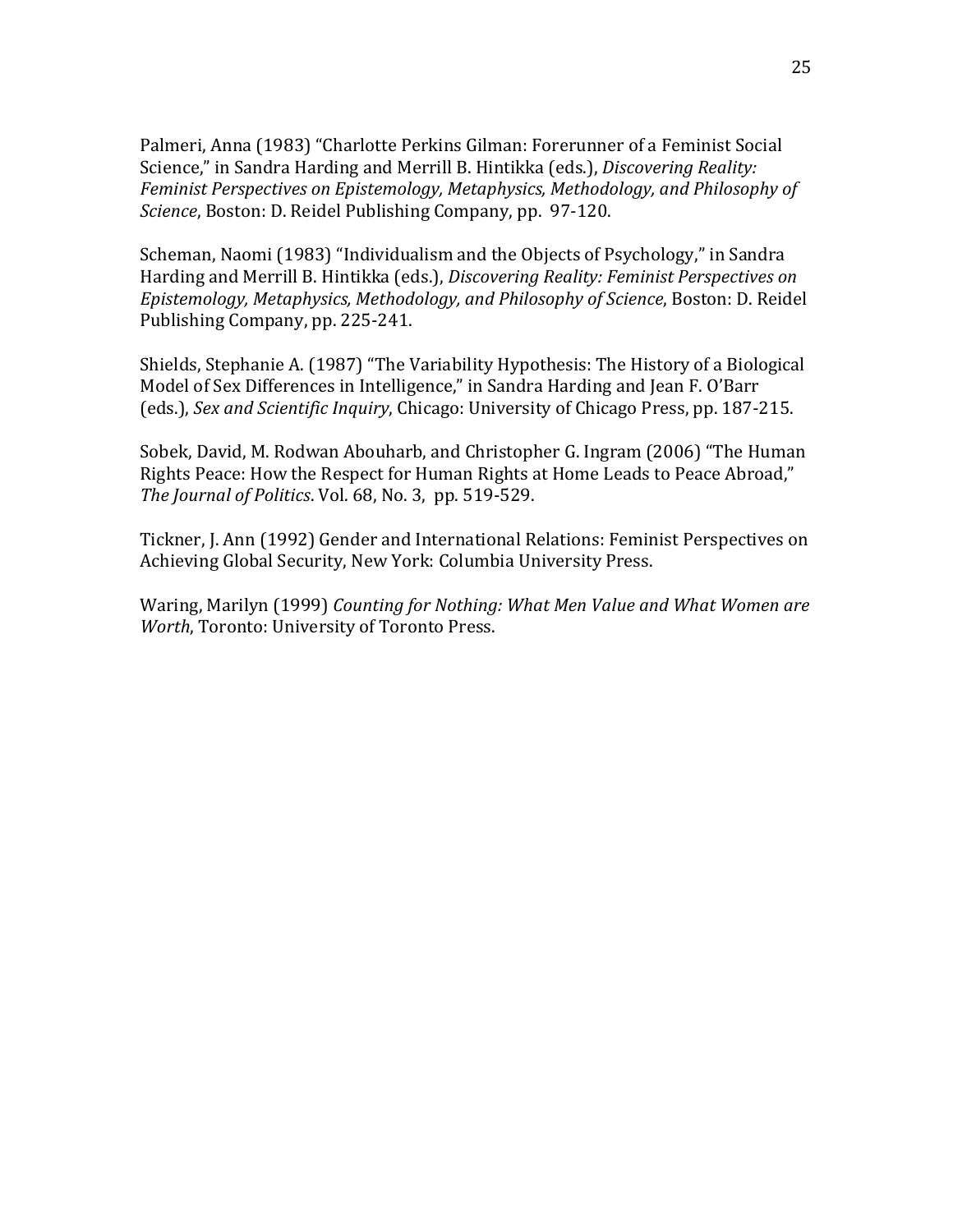#### <span id="page-25-0"></span>**NOTES**

 $\overline{a}$ 

i There are some other great quotes about classical political theory that didn't quite fit, but are so good I am typing them into this endnote:

Nancy Hartsock: "[T]he male experience when replicated as epistemology leads to a world conceived as, and (in fact) inhabited by, a number of fundamentally hostile others whom one comes to know by means of opposition (even death struggle) and yet with whom one must construct a social relation in order to survive" (1983: 298).

Naomi Scheman: "Classical liberal social theory gets off the ground with the observation that individuals . . . are in need of being enticed—or threatened—into enduring and stable association with one another. The societies thus envisioned aim at maximally respecting the separateness of their members by providing mechanisms for adjudicating the claims that one member may make against another, while leaving as intact as possible the rights of each to be self-defining" (1983: 231).

ii I look back with amusement at the first time I encountered Prisoner's Dilemma (PD), back when I was an undergraduate in an IR theory class taught by Richard Beal. I was the "prisoner" sent outside the classroom, while the rest of the class got to hear the other prisoner make his choice (yes, his). In my young mind, the dilemma was no dilemma—if you were innocent, as I supposed I was, then you would not confess. I wondered how anyone could not see through this "dilemma" transparently. I came back into the classroom with "the" answer, and the other prisoner had also chosen not to confess, which I viewed as only sensible. For years, then, I couldn't see much of a dilemma at all. Then, in graduate school, I began to "see" the dilemma because of my masculinist training. I wondered how I could have been so naïve not to have seen it in Beal's class. Now that I am older and have engaged in feminist research, I think my younger self had the right handle on PD, and once again I don't see the dilemma.

iii These results were replicated by Erik Melander, "Gender Equality and Interstate Armed Conflict," *International Studies Quarterly*, Vol. 49 No. 4 (2005), pp. 695-714; see also Monty G. Marshall and Donna Ramsey (1999) "Gender Empowerment and the Willingness of States to Use Force," Unpublished research paper, Center for Systemic Peace (1999), available at http:/[/www. members . aol. com/CS](http://www.members.aol.com/C)Pmgm/

iv To facilitate research on women's situation, my colleagues and I have created the WomanStats Database, the largest compilation of information on the situation of women in the world today. Coding for over 315 variables for 175 countries, we add to the database every day, and currently have over 120,000 data points. Our variables include qualitative information on laws and practice on the ground, as well as incidence data (which tends to be quantitative), and we also develop innovative